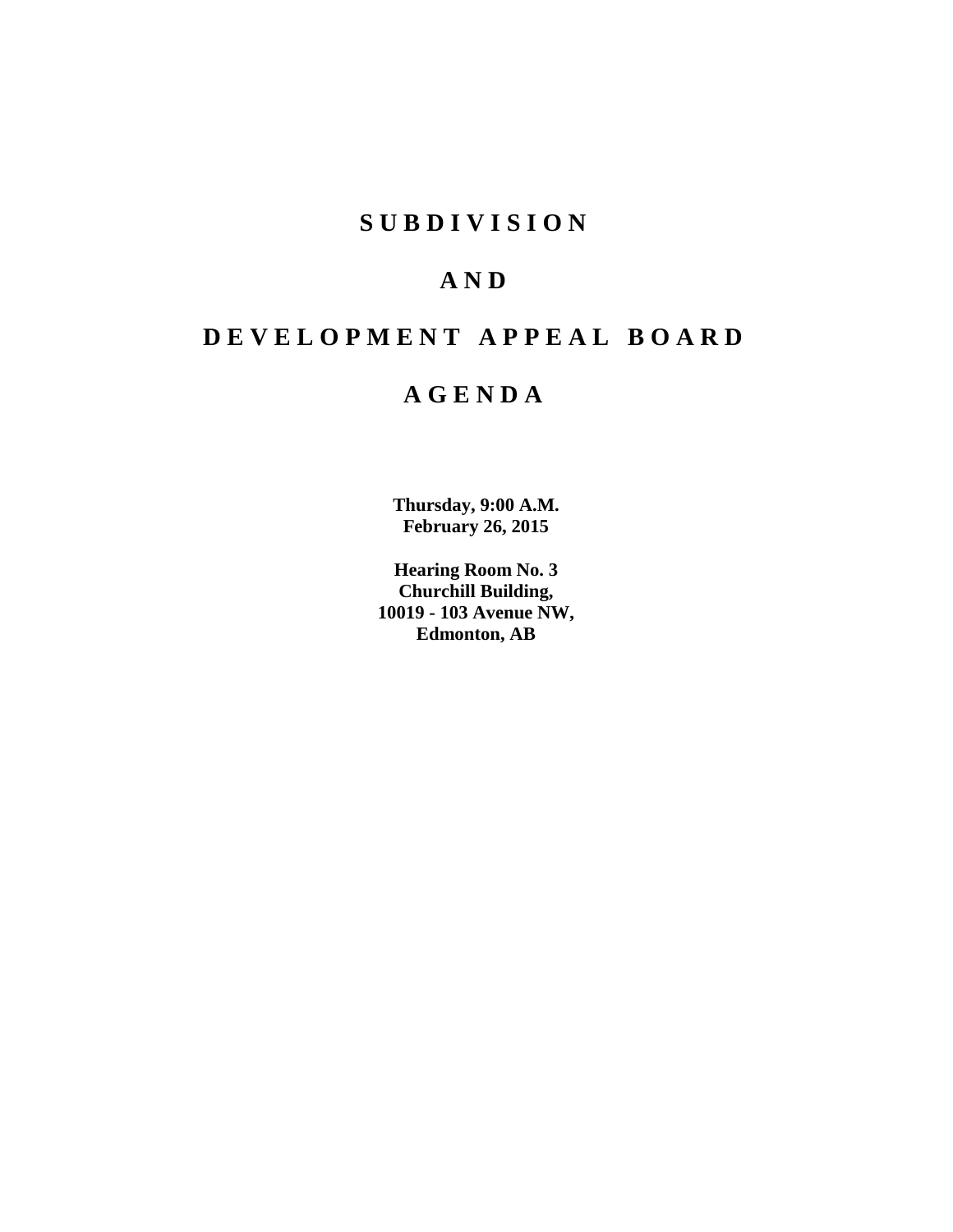### **SUBDIVISION AND DEVELOPMENT APPEAL BOARD HEARING ROOM NO. 3**

|   | 9:00 A.M.  | SDAB-D-15-036 | Change the Use from Convenience Retail Stores<br>to a Restaurant (79.15 square metres of Public<br>Space) and construct interior alterations<br>11949 – Jasper Avenue NW<br>Project No.: 162665810-001 |
|---|------------|---------------|--------------------------------------------------------------------------------------------------------------------------------------------------------------------------------------------------------|
|   |            |               | LUNCH BREAK - 12:00 P.M. TO 12:30 P.M.                                                                                                                                                                 |
| H | 12:30 P.M. | SDAB-D-15-037 | Convert a Semi-detached House to Apartment<br>Housing (2 basements converted to 2 additional<br>Dwellings), existing without permits                                                                   |
|   |            |               | 12611 - 128 Avenue NW<br>Project No.: 163878727-001                                                                                                                                                    |
|   | NOTE:      |               | Unless otherwise stated, all references to "Section numbers" refer to<br>the authority under the Edmonton Zoning Bylaw 12800.                                                                          |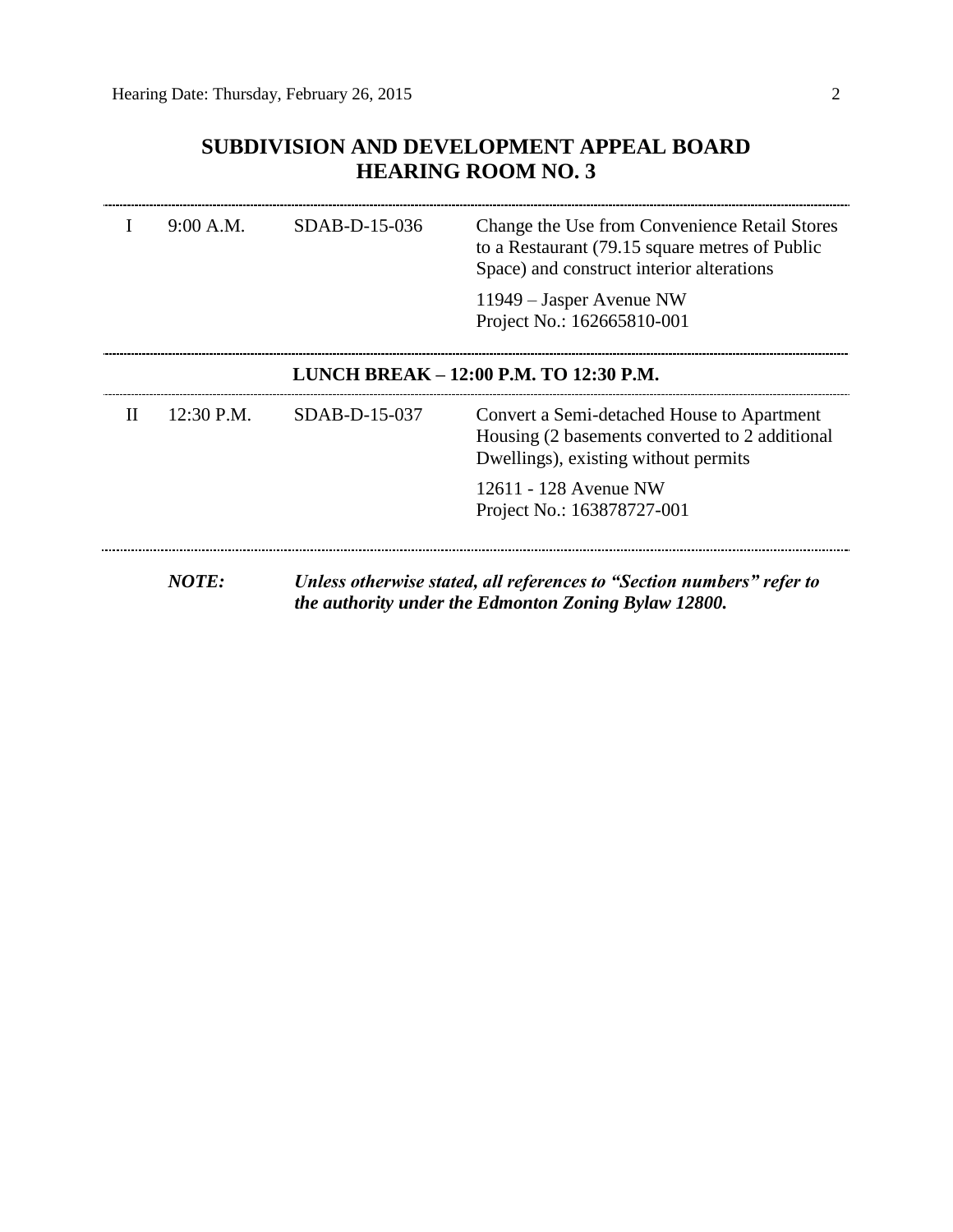| <b>ITEM I: 9:00 A.M.</b>                               | FILE: SDAB-D-15-036                                                                                                                             |
|--------------------------------------------------------|-------------------------------------------------------------------------------------------------------------------------------------------------|
| AN APPEAL FROM THE DECISION OF THE DEVELOPMENT OFFICER |                                                                                                                                                 |
| <b>APPELLANT:</b>                                      |                                                                                                                                                 |
| <b>APPLICATION NO.:</b>                                | 162665810-001                                                                                                                                   |
| <b>ADDRESS OF APPELLANT:</b>                           | 881 – Armitage Wynd NW, Edmonton<br>AB T6W 0H2                                                                                                  |
| <b>APPLICATION TO:</b>                                 | Change the Use from Convenience Retail<br>Stores to a Restaurant (79.15 square<br>metres of Public Space) and construct<br>interior alterations |
| <b>DECISION OF THE</b>                                 |                                                                                                                                                 |
| DEVELOPMENT AUTHORITY:                                 | Refused                                                                                                                                         |
| <b>DECISION DATE:</b>                                  | January 20, 2015                                                                                                                                |
| <b>DATE OF APPEAL:</b>                                 | January 27, 2015                                                                                                                                |
| MUNICIPAL DESCRIPTION<br>OF SUBJECT PROPERTY:          | 11949 - Jasper Avenue NW                                                                                                                        |
| <b>LEGAL DESCRIPTION:</b>                              | Plan 1021575 Blk 19 Lot 24                                                                                                                      |
| ZONE:                                                  | DC2.825 Site Specific Development<br><b>Control Provision</b>                                                                                   |
| <b>OVERLAY:</b>                                        | N/A                                                                                                                                             |
| STATUTORY PLAN:                                        | Oliver Area Redevelopment Plan                                                                                                                  |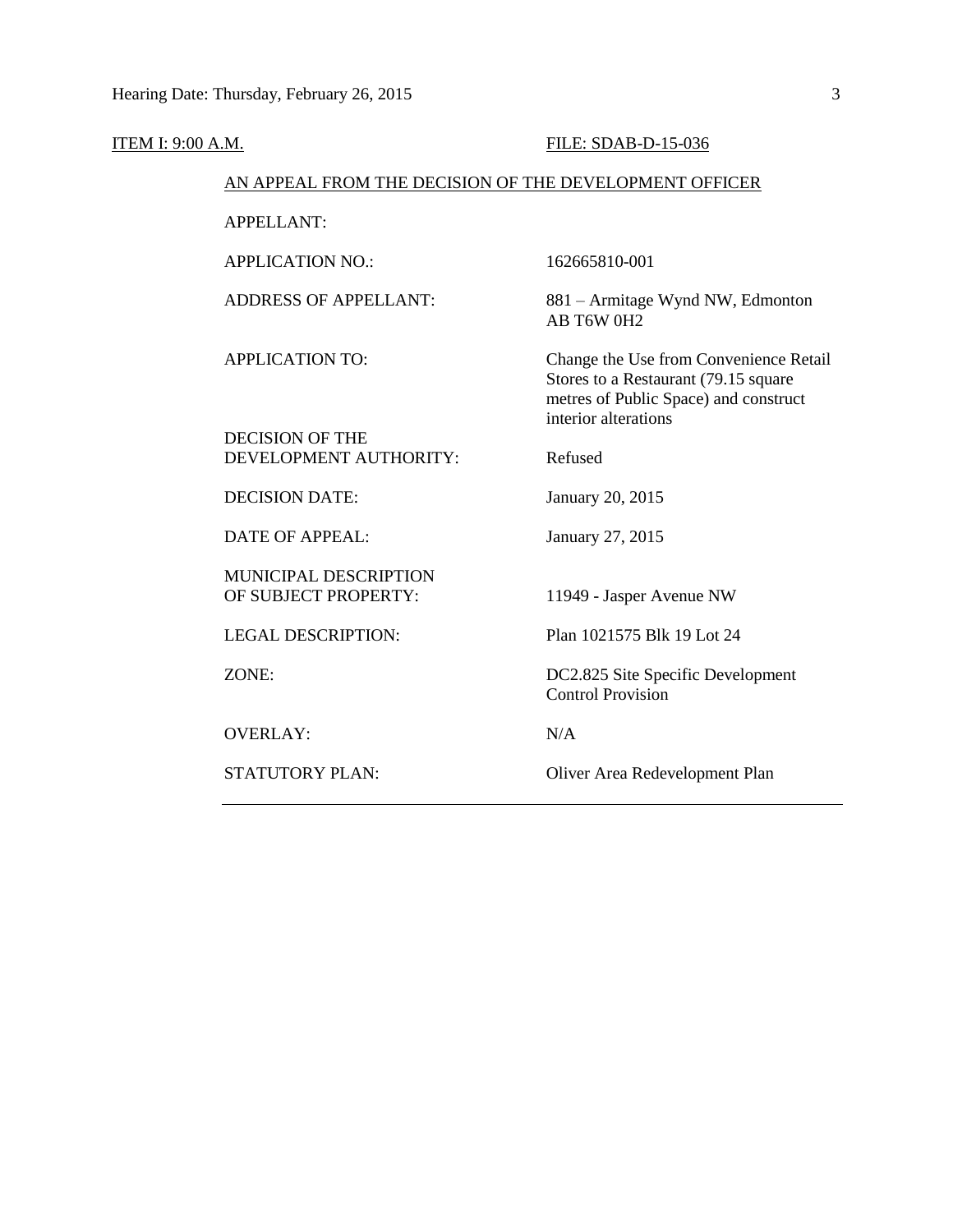#### DEVELOPMENT OFFICER'S DECISION

REFUSED - The proposed development is refused for the following reasons:

1) The proposed development does not meet the parking requirements as per S. DC2.825.4(2)(a):

Required parking: 36 spaces Proposed parking: 9 spaces Deficiency: 27 spaces

The Development Officer notes that the above-cited clause only allows for a maximum parking variance of 5 spaces, which was previously granted under Development Permit 092489538-021.

A review of the site and proposal by Transportation Services notes that normally, high-density, mixed-use areas can handle a reduced parking supply. However, given the current parking demands and geography of the area surrounding the subject property, the additional parking demands to the area caused by the proposed development may cause undue levels of competition for parking within the development and within the surrounding area. This would create an undue negative impact and material interference on the neighbourhood amenities and surrounding properties, in contravention of S. 11.3(3) of the Zoning Bylaw.

It is therefore the Development Officer's opinion that the proposed development does not meet the requirements of the Zoning Bylaw, does not qualify for a variance and, based on the wording of the DC2 Zone regulations, does not follow the direction of City Council in regards to the DC2 Zone.

#### APPELLANT'S SUBMISSION

- 1. By the terms of the Zoning Bylaw, a variance is not required. Rather, the Bylaw allows for a reduction in parking requirements based on an engineered parking study. We have commissioned such a study, and will present the same to the Board at the hearing of this matter.
- 2. Given the location and the nature of the area, it is anticipated that parking demand for this facility will be minimal.
- 3. Such further and other reasons as may be presented at the hearing of this appeal.

#### SUBDIVISION AND DEVELOPMENT APPEAL BOARD OFFICER'S COMMENTS

This is an application to change the Use from Convenience Retail Stores to a Restaurant (79.15 square metres Public Space) and construct interior alterations.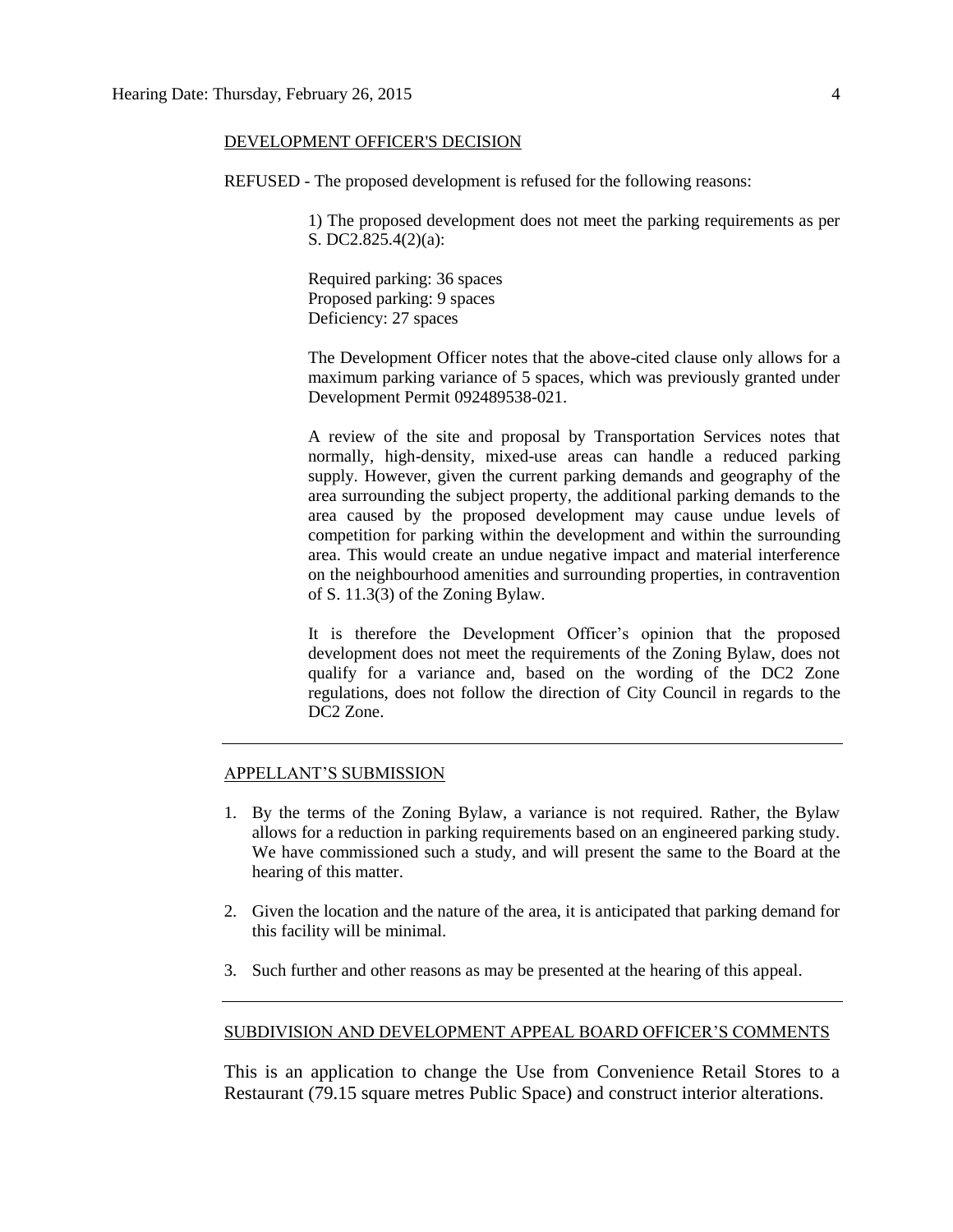The site is located on the south side of Jasper Avenue and west of 119 Street and is zoned DC2.825 Site Specific Development Control Provision, Section 720 of the Edmonton Zoning Bylaw 12800. DC2.825 was approved by Council on January 21, 2013, under Bylaw 16318. **A copy of Bylaw 16318 is on file**. The site is within the Oliver Area Redevelopment Plan, Bylaw 11618, as amended, approved by Council on December 9, 1997.

The Subdivision and Development Appeal Board at a hearing on January 29, 2015 made and passed the following motion:

"that the appeal hearing be scheduled for February 25, 2015 or February 26, 2015 at the written request of Legal Counsel for the Appellant."

Section 641(4) of the *Municipal Government Act*, Chapter M-26 states despite section 685, if a decision with respect to a development permit application in respect of a direct control district

- (a) is made by a council, there is no appeal to the subdivision and development appeal board, or
- (b) is made by a development authority, the appeal is limited to whether the development authority following the directions of council, and if the subdivision and development appeal board finds that the development authority did not follow the directions it may, in accordance with the directions, substitute its decision for the development authority's decision.

A **Restaurant**, 200 occupants or less and 240 square metres of Public Space is a listed Use in the DC2.825 Site Specific Development Control Provision, Section DC2.825.3(n).

Under Section 7.4(45), **Restaurants** mean development where the primary purpose of the facility is the sale of prepared foods and beverages to the public, for consumption within the premises or off the Site. Minors are never prohibited from any portion of the establishment at any time during the hours of operation. This Use Class typically has a varied menu, with a fully equipped kitchen and preparation area, and includes fast food and family restaurants.

Section DC2.825.4.2(a) states the Development shall provide parking in accordance with Schedule 1 of Section 54.2 of the Zoning Bylaw with the variance of five stalls to the satisfaction of the Development Officer.

Schedule  $1(A)(24)$  of Section 54.2 states a minimum number of required parking spaces for Restaurants of 1 parking space per 3.6 square metres of Public Space.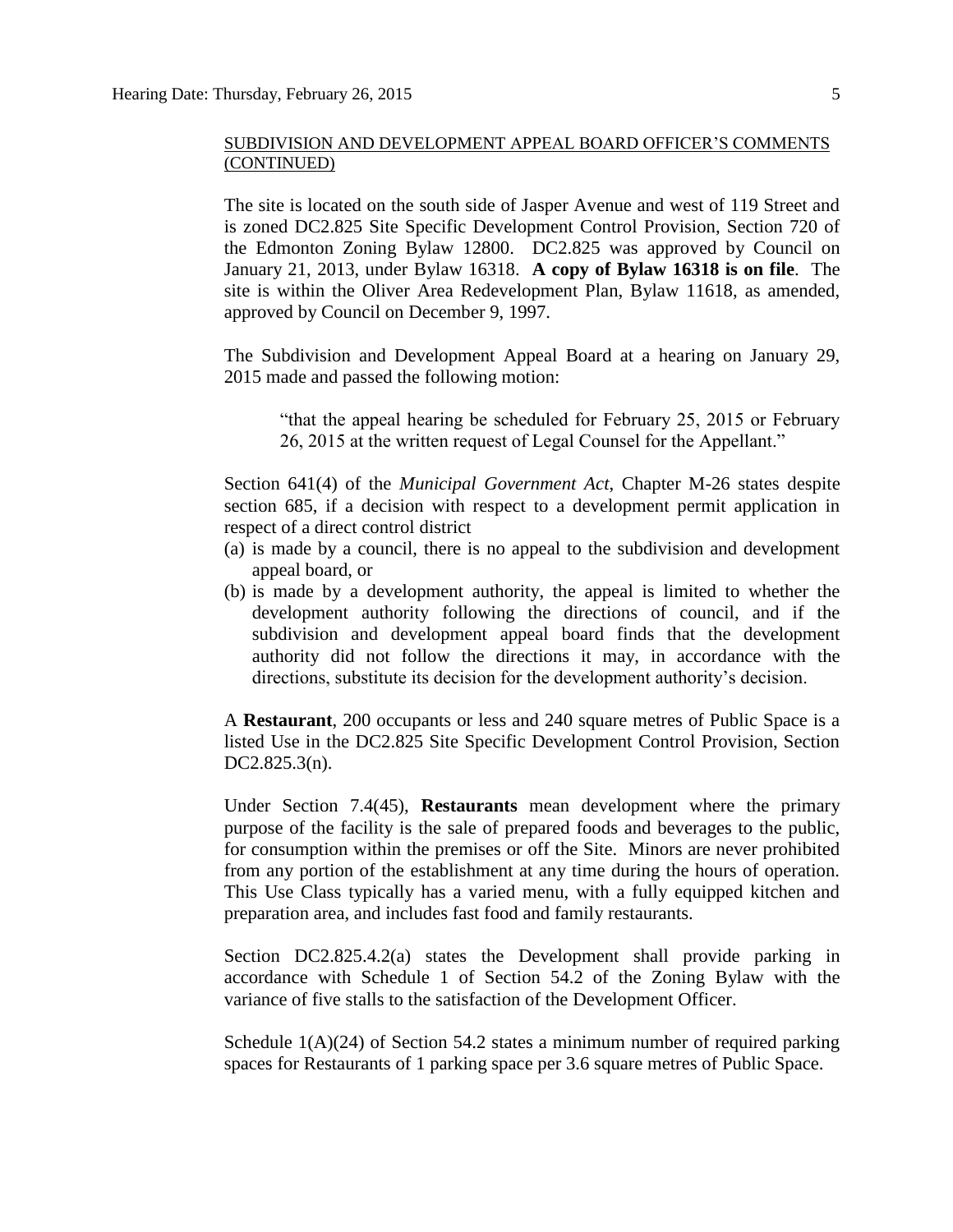Section  $54.1(2)(h)$  states in the case of the multiple Use of a Site, the Development Officer shall calculate the vehicular parking, Bicycle Parking and total off-street loading requirement for each individual Use and the total shall be deemed to be the required vehicular parking, Bicycle Parking or off-street loading for the Site, unless the applicant can demonstrate that there is complementary use of the parking or loading facilities which would warrant a reduction in the requirements. Where such reduction is made, this shall be considered a variance and the Development Officer shall state the reduction and the reasons for it on the Development Permit.

#### **The Development Officer determined 36 parking spaces are required. The proposed development provides 9 parking spaces, which is deficient by 27 parking spaces.**

Under Section 6.1(80), **Public Space** means space within an establishment, which is open to the public and not restricted to employees only. This definition does not include kitchens, administrative offices, food or drink preparation areas.

Section DC2.825.1 states the purpose of the DC2 Site Specific Development Control Provision is to accommodate a 36 storey mixed use, high rise, high density development with commercial uses on the main and second floor of a three storey podium that provides for an active and inviting pedestrian oriented streetscape fronting onto Jasper Avenue and a publicly accessible garden linking Jasper Avenue and the Victoria Trail Promenade, with site specific design controls to reduce the mass, sun shadow and view impacts of the tower on adjacent developments.

| Application   | Description                    | Decision                                                 |
|---------------|--------------------------------|----------------------------------------------------------|
| Number        |                                |                                                          |
| 167317805-001 |                                | To change the Use from   January 29, 2015; Approved with |
|               | Convenience Retail conditions. |                                                          |
|               | Stores to Business             |                                                          |
|               | Support Services and to        |                                                          |
|               | interior<br>construct          |                                                          |
|               | alterations<br>(tenant         |                                                          |
|               | improvements).                 |                                                          |

The following jobs are listed in the Sustainable Development POSSE system: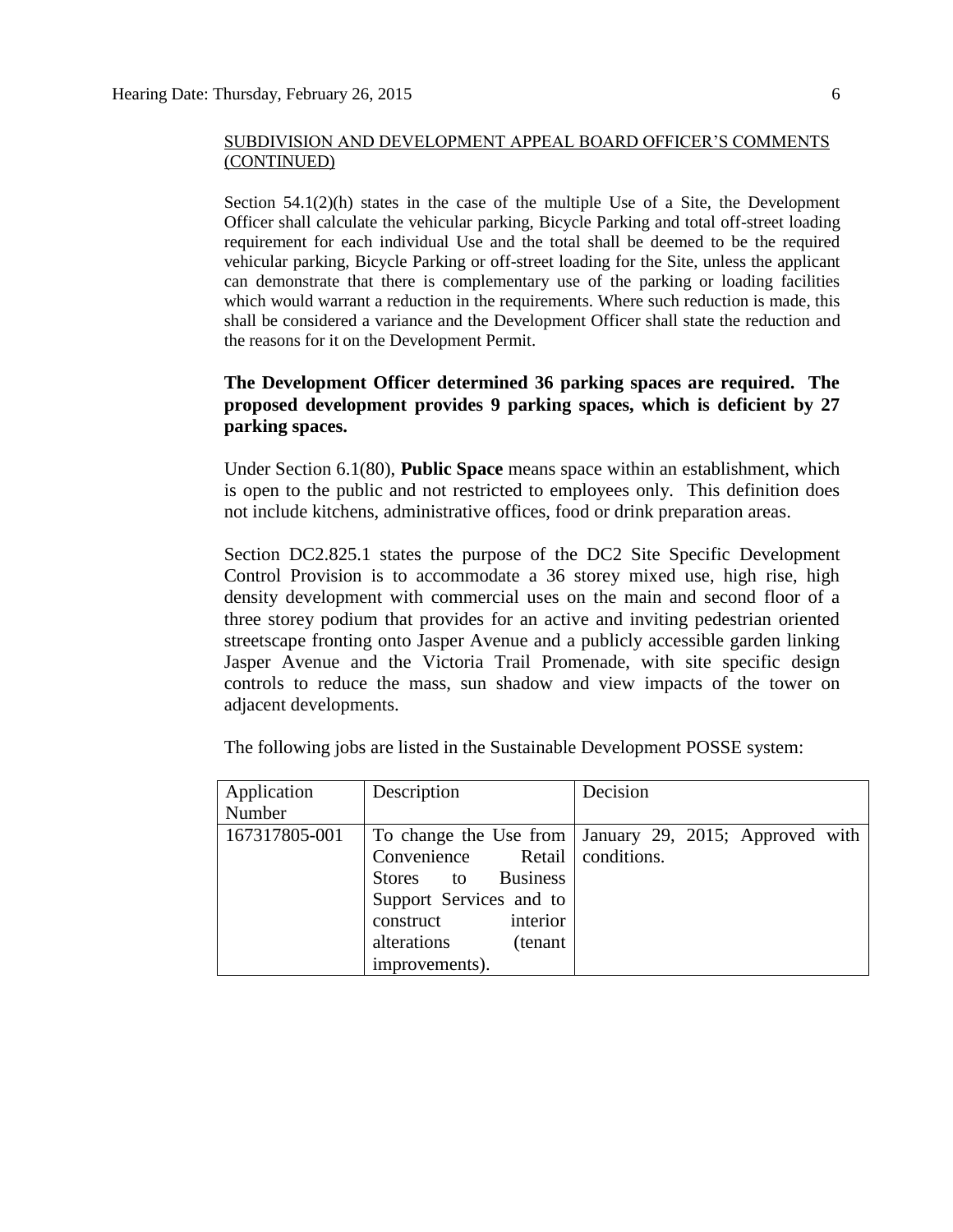| 167312998-001                              | To change the Use from<br>Convenience<br>Retail<br><b>Business</b><br><b>Stores</b><br>to<br>Support Services and to<br>interior<br>construct<br>alterations<br>(tenant<br>improvements). | January 29, 2015; Approved with<br>conditions.                                                                                            |
|--------------------------------------------|-------------------------------------------------------------------------------------------------------------------------------------------------------------------------------------------|-------------------------------------------------------------------------------------------------------------------------------------------|
| 92489538-022<br>SDAB-D-13-054              | Increase the number of<br>Storeys from 35 to 36 for<br>Apartment House<br>an<br>building (the Pearl), and<br>to increase the number of<br>Dwellings from 128 to<br>130.                   | March 28, 2013; that the appeal be<br>DENIED<br>and the<br>decision<br>of<br>approval by the<br>Development<br><b>Authority CONFIRMED</b> |
| 92489538-021                               | To increase the number<br>of Storeys from 35 to 36<br>for an Apartment House<br>building (the Pearl), and<br>to increase the number of<br>Dwellings from 128 to<br>130.                   | January 22, 2013; Approved with<br>conditions.                                                                                            |
| 130858107-002<br>LDA12-0398-<br><b>REZ</b> | Application to Rezone -<br>To rezone from DC2 to<br>DC <sub>2</sub> .                                                                                                                     | January 21, 2013; Passed<br>by<br>Council.                                                                                                |
| 92489538-018                               | To reduce the number of<br>Dwellings<br>in<br>an<br>Apartment House from<br>174 to 128 (The Pearl).                                                                                       | June 27, 2012; Approved<br>with<br>conditions.                                                                                            |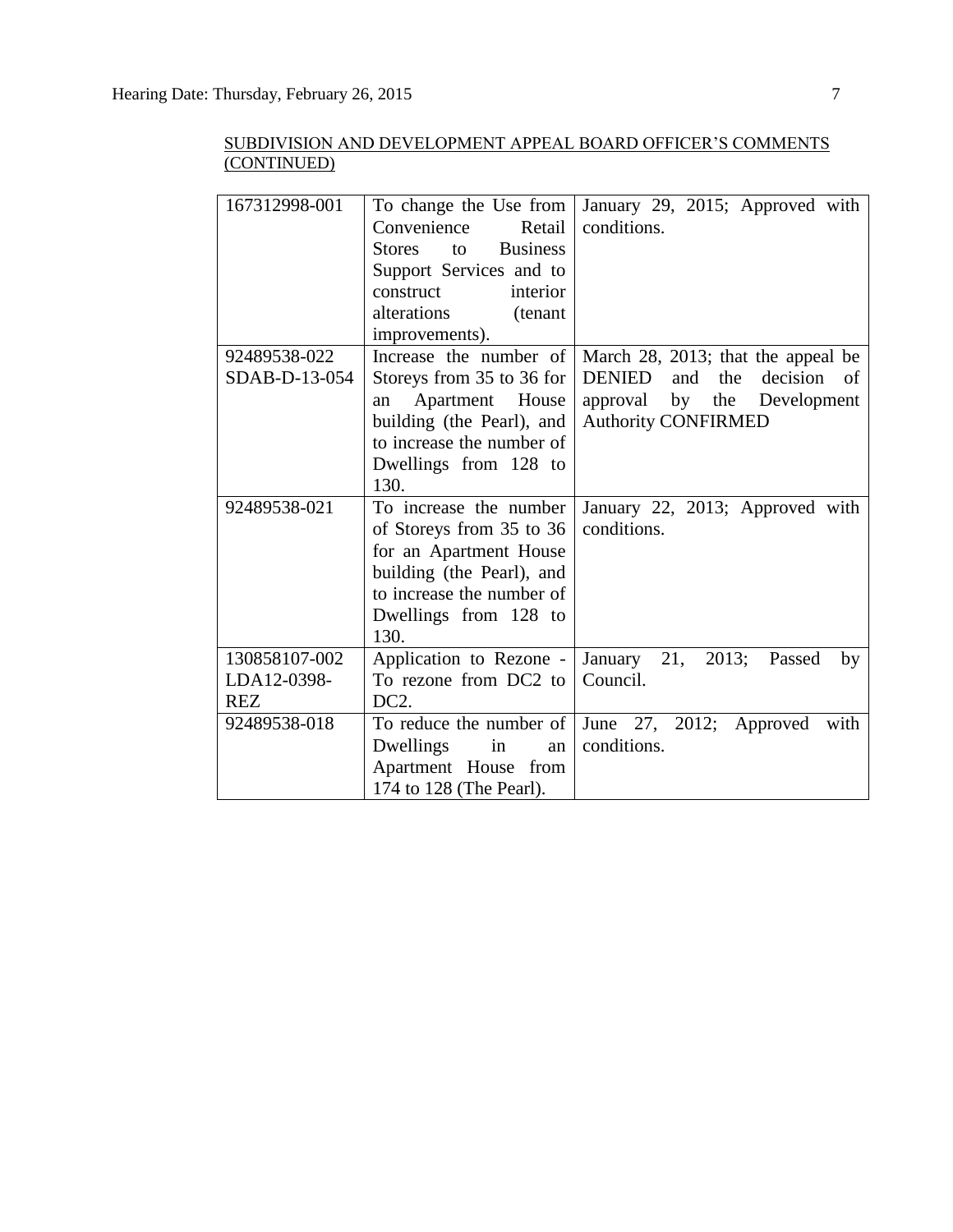| 92489538-014  | To<br>the<br>increase         | May 23, 2012; Approved with            |
|---------------|-------------------------------|----------------------------------------|
|               | floor<br>plate<br>maximum     | and the<br>conditions<br>following     |
|               | area for level 35 from        | variance:                              |
|               | 320 square metres to 326      |                                        |
|               | square<br>metres<br>for<br>an | Section DC2.755.4.1.1(vi) relaxed -    |
|               | Apartment<br>House            | the maximum floor plate area for       |
|               | building (the Pearl).         | level 35 is increased from 320         |
|               |                               |                                        |
|               |                               | square metres to 326 square metres     |
|               |                               | NOTE:<br>The<br>Subdivision<br>and     |
|               |                               | Development Appeal Board in their      |
|               |                               | decision of June 10, 2011 increased    |
|               |                               | the maximum level 35 floor plate       |
|               |                               |                                        |
|               |                               | area from 300 square metres to 320     |
|               |                               | square metres.                         |
| 92489538-009  | Construct exterior and        | June 10, 2011; that the appeal be      |
| SDAB-D-11-098 | interior alterations to an    | <b>ALLOWED</b><br>and<br>the           |
|               | Apartment<br>House            | DEVELOPMENT GRANTED.                   |
|               | Convenience<br>Retail         |                                        |
|               | building (The Pearl).         |                                        |
| 92489538-008  | To construct exterior and     | May 3, 2011; Refused.                  |
|               | interior alterations to an    |                                        |
|               | Apartment House               |                                        |
|               | Convenience<br>Retail         |                                        |
|               | building (The Pearl).         |                                        |
| 92489538-003  | excavate<br>To<br>for<br>an   | March 24, 2010; Approved with          |
|               | underground parkade.          | conditions.                            |
| 92489538-002  | Encroachment                  | Completed August 19, 2010.             |
|               | Agreement                     |                                        |
| 92489538-001  | To<br>construct<br>an         | March 28, 2011; Approved with          |
|               | Apartment House<br>(174)      | conditions<br>and<br>following<br>the  |
|               | Dwellings) with<br>main       | variance:                              |
|               | floor Convenience Retail,     |                                        |
|               | and<br>underground<br>an      | Section DC2.755.4.2(c) relaxed - the   |
|               | parkade (The Pearl).          | location of the proposed parkade       |
|               |                               | access off of the rear lane is deemed  |
|               |                               | to be in accordance to Appendix Ia     |
|               |                               | satisfaction<br>the<br>of<br>the<br>to |
|               |                               | Development Officer.                   |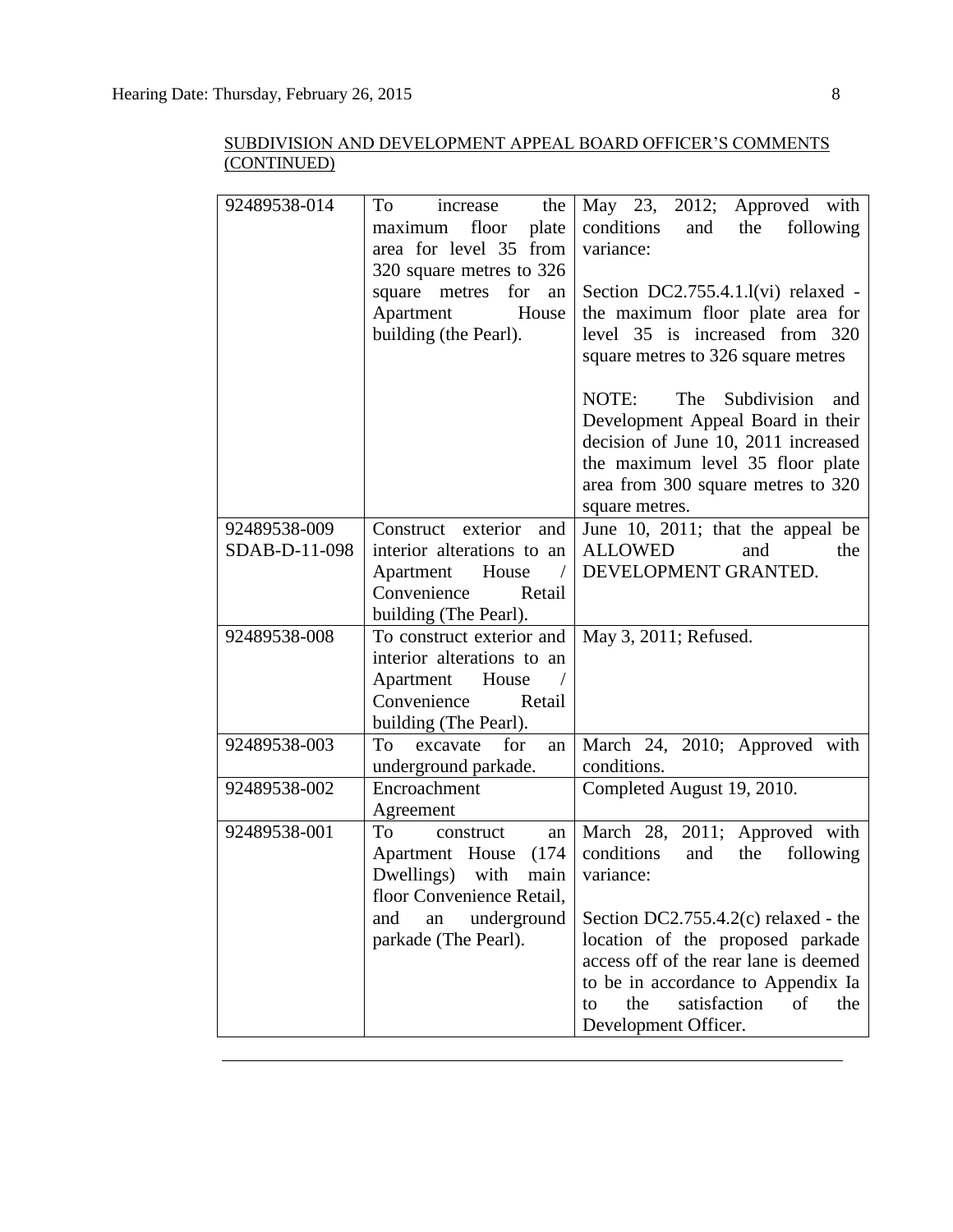Provincial legislation requires that the Subdivision and Development Appeal Board issue its official decision in writing within fifteen days of the conclusion of the hearing. Bylaw No. 11136 requires that a verbal announcement of the Board's decision shall be made at the conclusion of the hearing of an appeal, but the verbal decision is not final nor binding on the Board until the decision has been given in writing in accordance with the Municipal Government Act.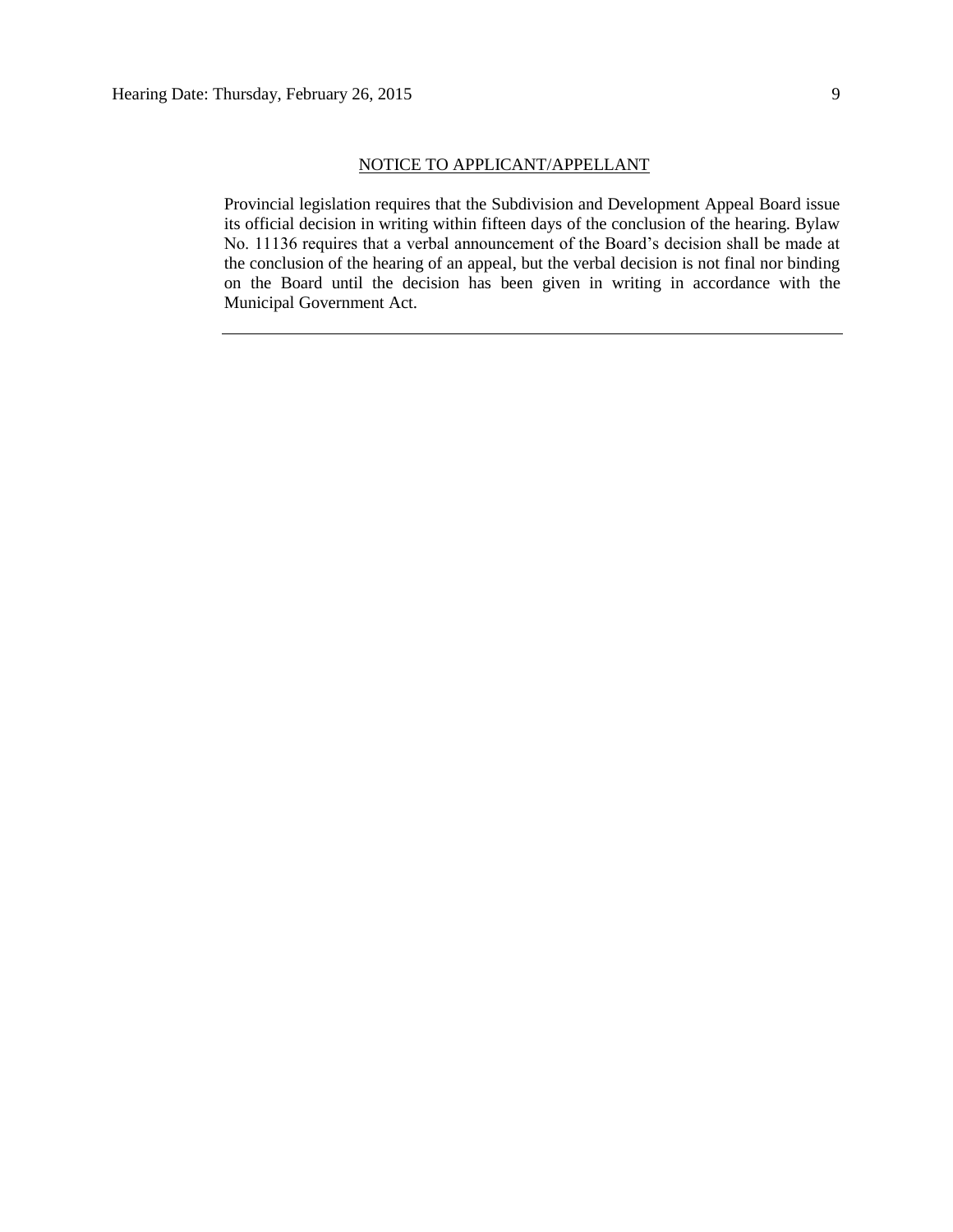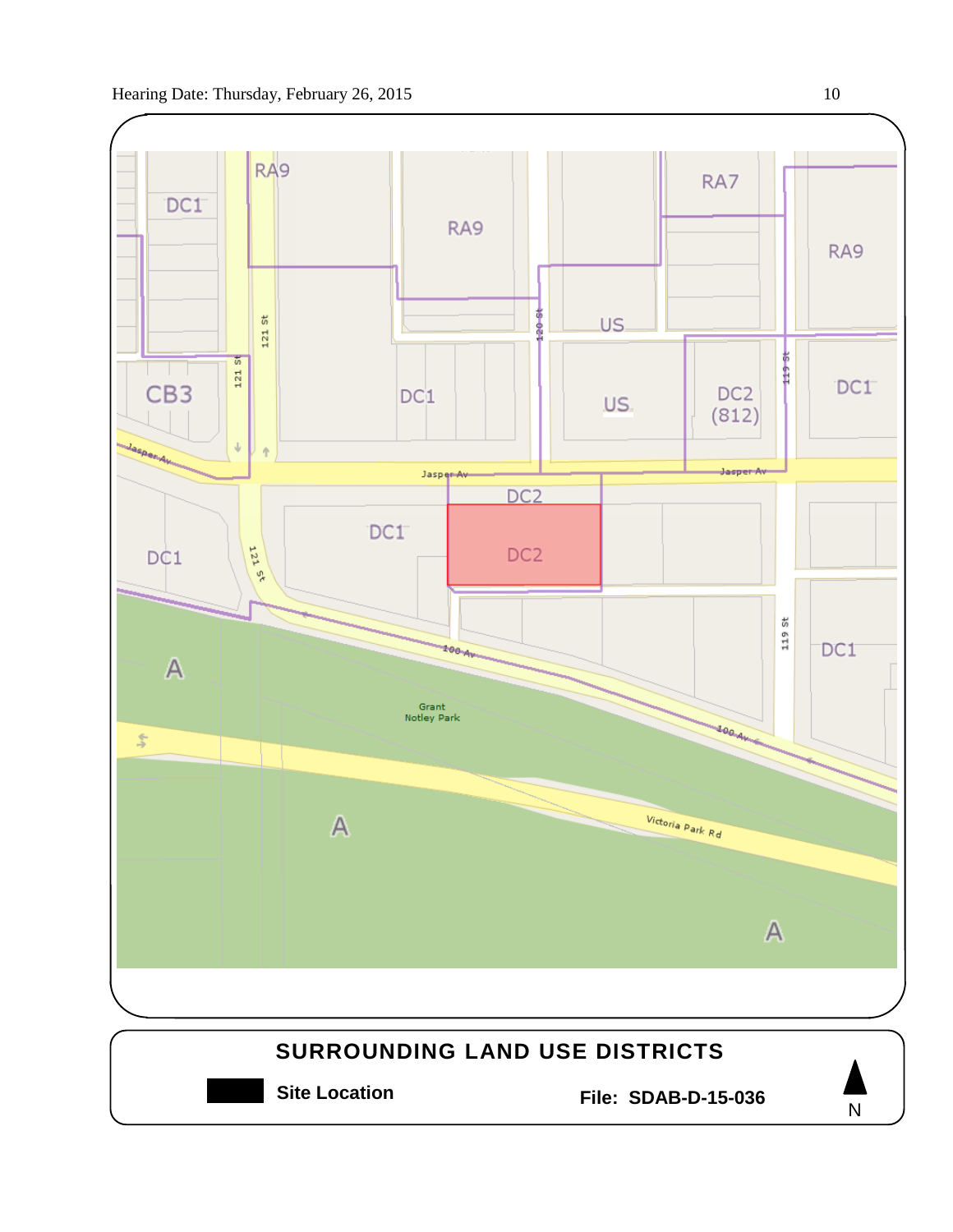| ITEM II: 12:30 P.M. |                                                        | FILE: SDAB-D-15-037                                                                                                                     |
|---------------------|--------------------------------------------------------|-----------------------------------------------------------------------------------------------------------------------------------------|
|                     | AN APPEAL FROM THE DECISION OF THE DEVELOPMENT OFFICER |                                                                                                                                         |
|                     | <b>APPELLANT:</b>                                      |                                                                                                                                         |
|                     | <b>APPLICATION NO.:</b>                                | 163878727-001                                                                                                                           |
|                     | <b>ADDRESS OF APPELLANT:</b>                           | P.O. Box 52173 RPO Garneau,<br>Edmonton AB T6G 2T5                                                                                      |
|                     | <b>APPLICATION TO:</b>                                 | Convert a Semi-detached House to<br>Apartment Housing (2 basements<br>converted to 2 additional Dwellings),<br>existing without permits |
|                     | <b>DECISION OF THE</b><br>DEVELOPMENT AUTHORITY:       | Refused                                                                                                                                 |
|                     | <b>DECISION DATE:</b>                                  | January 16, 2015                                                                                                                        |
|                     | <b>DATE OF APPEAL:</b>                                 | January 29, 2015                                                                                                                        |
|                     | MUNICIPAL DESCRIPTION<br>OF SUBJECT PROPERTY:          | 12611 - 128 Avenue NW                                                                                                                   |
|                     | <b>LEGAL DESCRIPTION:</b>                              | Plan 8479ET Blk A Lot 2                                                                                                                 |
|                     | ZONE:                                                  | RA7 Low Rise Apartment Zone                                                                                                             |
|                     | <b>OVERLAY:</b>                                        | Medium Scale Residential Infill Overlay                                                                                                 |
|                     | STATUTORY PLAN:                                        | N/A                                                                                                                                     |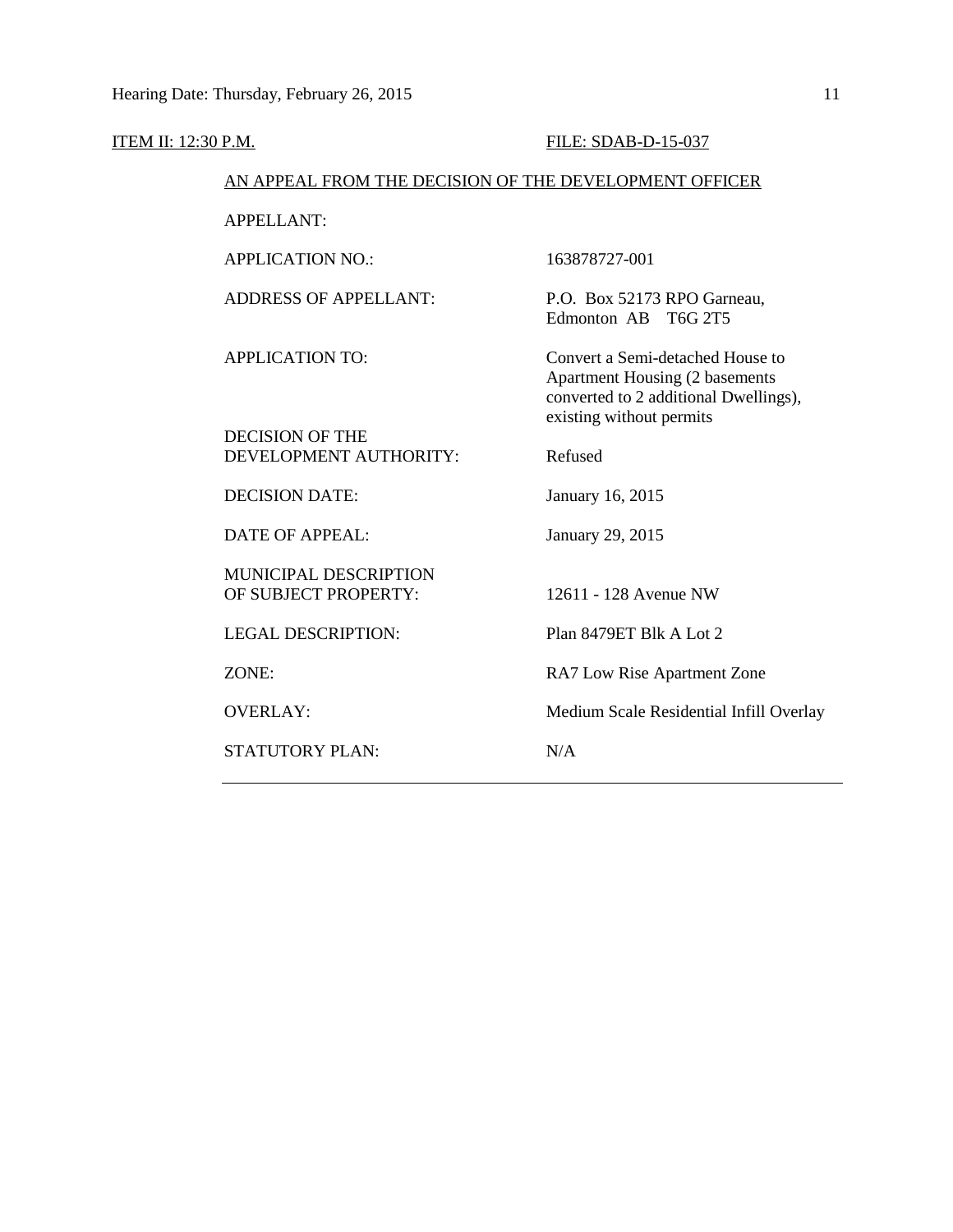#### DEVELOPMENT OFFICER'S DECISION

REFUSED - The proposed development is refused for the following reasons:

The minimum Site Area shall be 800 m2. (Section 210.4(2)) Proposed (existing lot): 517.181, DEFICIENT

The minimum Site Width shall be 20.0 m. (Section 210.4(3)) Proposed (existing Site Width): 16.01m, DEFICIENT

The minimum Rear Setback shall be 7.5 m. (Section 210.4(7)) Proposed (existing Rear Setback): 5.95 m, DEFICIENT

Apartment Housing shall not isolate another Site within this Zone of less than 800 m2. The Development Officer may exercise discretion in those cases which would isolate another Site within this Zone of less than 800 m2, having regard to the location, age and nature of the Use or Uses on the Site that would be isolated. (Section 210.4(13))

This job isolates a 556.09 sm adjacent house; DOES NOT COMPLY

823 Medium Scale Residential Infill Overlay

823.1 General Purpose

The purpose of this Overlay is to accommodate the development of mediumscale infill housing in Edmonton's mature residential neighbourhoods in a manner that ensures compatibility with adjacent properties while maintaining or enhancing a pedestrian-friendly streetscape.

823.2 Application

The Overlay applies to lands zoned RF6 and RA7 in the areas shown on the Appendices to this Overlay. Wherever the policies or provisions of a Statutory Plan make reference to the Medium Density Residential Overlay applying to the RF6 or RA7 zones, the regulations contained within this Overlay shall apply.

REASONS FOR REFUSAL BASED ON SECTION 814:

823.3 Development Regulations Building Envelope:

Principal buildings shall front onto a public roadway, other than a Lane. (Section 823.3(1)(a))

Proposed 2 Dwellings face the interior Side Yard. DEFICIENT

The minimum Front Setback: Where the Front Yard abuts an arterial road, the minimum Setback shall be  $6.0$  m. (Section  $823.3(1)(c)$ ) Proposed (existing Front Setback): 3.8 m, DEFICIENT

Note: Separation Space as outlined in Section 48 of this Bylaw shall be reduced to accommodate these Setback requirements. Privacy Zone as outlined in Section 48 of this Bylaw shall be reduced to accommodate these requirements where the sill of a Principal Living Room Window or a Habitable Room Window is at least 1.5 m above grade.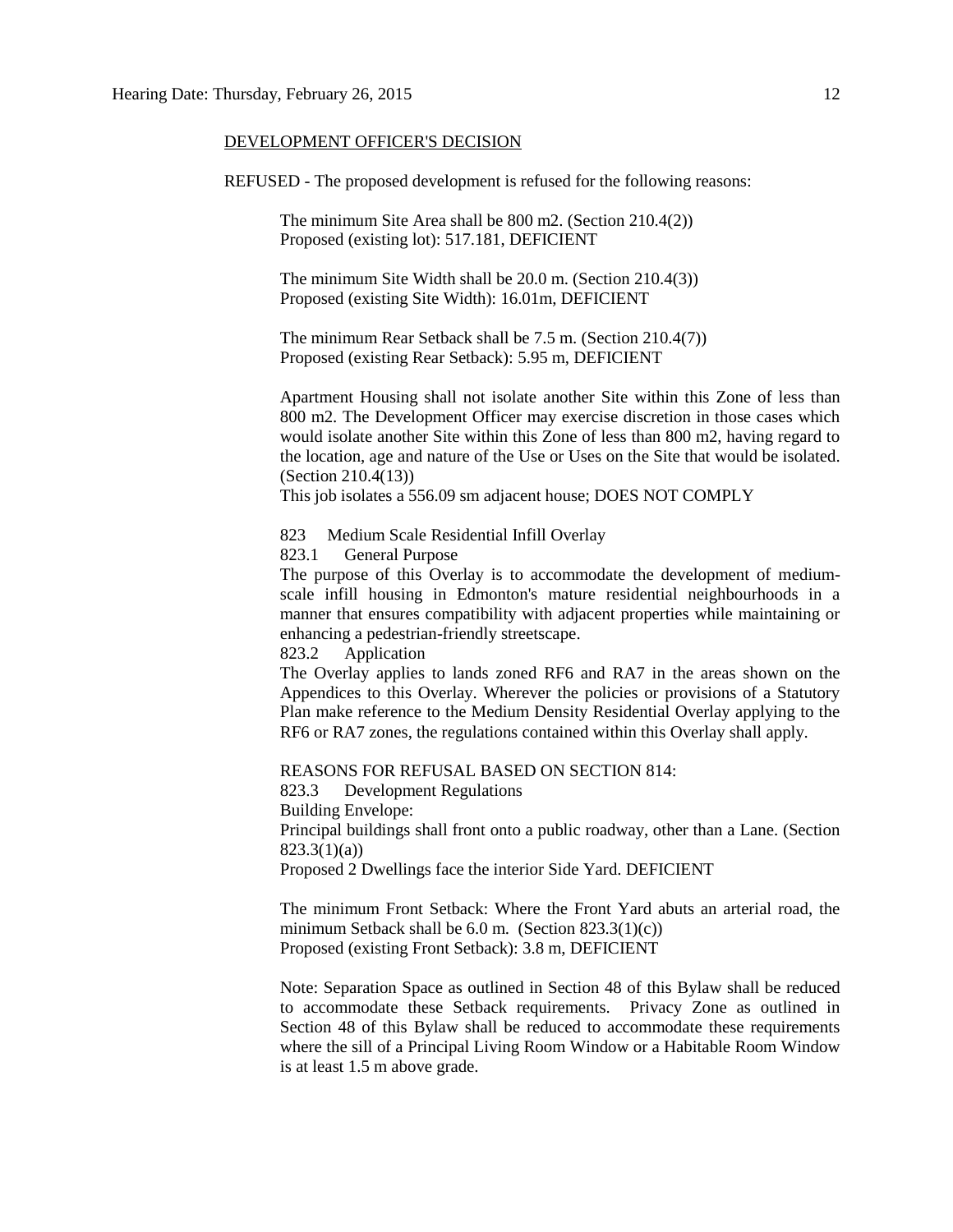#### DEVELOPMENT OFFICER'S DECISION (CONTINUED)

The minimum Side Setback shall be 3.0 m. except as provided in subsection 823.3(1)(e). (Section 823.3(1)(d))

Proposed (existing lot): 2.54 m, Principal Living Room window of basement Dwelling is facing interior Side Yard, DEFICIENT

Note: Separation Space and Privacy Zone as outlined in Section 48 of this Bylaw shall be reduced to accommodate these Side Setback requirements, except where a Principal Living Room Window faces an interior Side Yard. Principal Living Room window of basement Dwelling is facing interior Side Yard. Deficient on minimum 4.5 m requirement.

Building Design:

All ground Storey Apartment Dwellings adjacent to a public roadway other than a Lane shall have a private exterior entrance that fronts onto the roadway. (Section 823.3(2)(a))

The proposed Dwellings in the basement face the interior side yard, DEFICIENT

Amenity Area:

A minimum Private Outdoor Amenity Area of 7.5 m2 shall be provided for each Apartment Housing Dwelling except that for ground Storey Dwellings a minimum of 15.0 m2 of Private Outdoor Amenity Area shall be provided. (Section 823.3(3)(a))

NO Private Outdoor Amenity Area for basement Dwellings. DEFICIENT

Notwithstanding Section 47 of this Bylaw, the Private Outdoor Amenity Area for Apartment Housing Dwellings shall have a minimum width and length of 2.0 m and may be located within a Front Setback provided that a minimum Setback of 1.0 m is maintained between the property line and the Private Outdoor Amenity Area. (Section 823.3(3)(b))

NO Private Outdoor Amenity Area for basement Dwellings. DEFICIENT

Notwithstanding any other regulation of this Bylaw, the common Amenity Area or Private Outdoor Amenity Area may be located within any Yard. A minimum Setback of 1.0 m is required between an Amenity Area or Private Outdoor Amenity Area and any property line that abuts a public street. (Section 823.3(3)(e))

NO Private Outdoor Amenity Area for basement Dwellings. DEFICIENT

Parking for Apartment Housing: Required: 2 Dwellings with 3 bedrooms each:  $1.7 \times 2 = 3.4$ 2 Dwellings with 1 bedroom each:  $2 \times 1=2$ TOTAL: 5.4 or 6 spaces required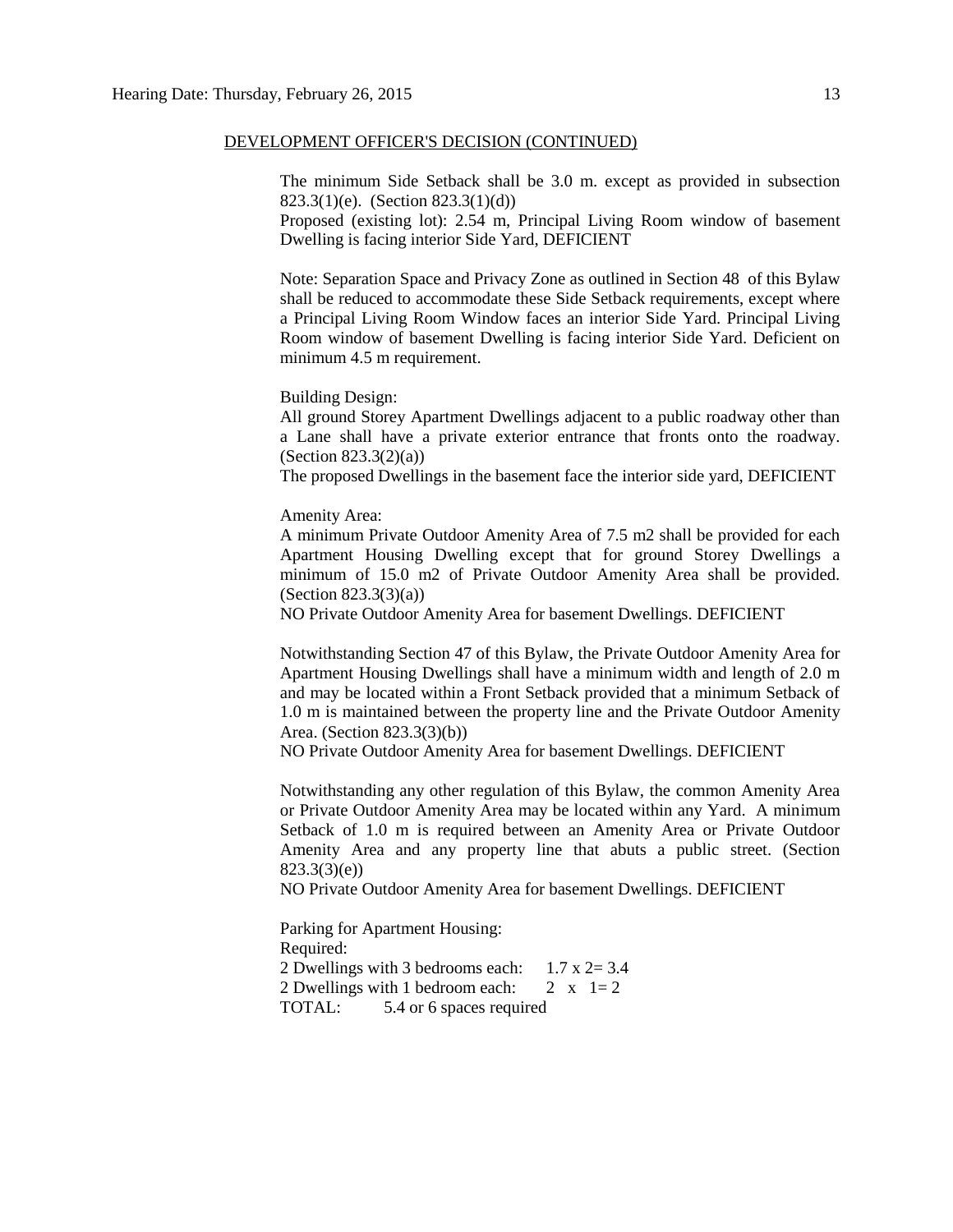#### DEVELOPMENT OFFICER'S DECISION (CONTINUED)

Proposed: 4 1 on each attached Garage  $= 2$ 1 on each driveway, 4.45 m long  $= 2$ TOTAL: 4, DEFICIENT (also deficient on minimum driveway length (5.5 m))

REFUSAL- Due to the increase in intensity of use by converting the nonconforming Semi-detached house to an Apartment Housing, the numerous regulations pertaining to Sections 210 (RA7) Low Rise Apartment Zone, 823 Medium Scale Residential Infill Overlay and 54.2 Parking Schedule 1 of the Edmonton Zoning Bylaw 12800 will not be met.

NOTE: All 'Section(s)' above refers to the Edmonton Zoning Bylaw 12800 as amended.

#### APPELLANT'S SUBMISSION

I wish to appeal this decision.

First of all these suites existed when the units were purchased 2006.

We had a city health inspector review the suites before, and told us to increase the size of the windows, and we did. We had everything fixed to maintain proper and safe livings standards.

Now we are getting all this from the city about illegal suites, having to convert it to an "apartment" even though it is a just a simple duplex with basement suites.

We cannot afford to lose these basement suites, we have 1st and 2nd mortgages on this place and need the income to pay for this. When we bought this place the market was very inflated, and we over paid for this duplex. We are also providing a good place for people to live in. Forcing us to remove these suites will remove good homes from good people as well as put us into bankruptcy and force us to sell the duplex. To sell now we will be losing money.

It appears the main reason for refusal is some weird labeling system of the duplex into an "apartment" which has very different requirements than a duplex or single family dwelling.

#### SUBDIVISION AND DEVELOPMENT APPEAL BOARD OFFICER'S COMMENTS

This application is to convert a Semi-detached House to Apartment Housing (2 basements converted to 2 additional Dwellings) existing without permits.

The site is located on the southeast corner of 128 Avenue and 127 Street, and is zoned RA7 Low Rise Apartment Zone, Section 210 of the Edmonton Zoning Bylaw 12800. The site is within the Medium Scale Residential Infill Overlay, Section 823.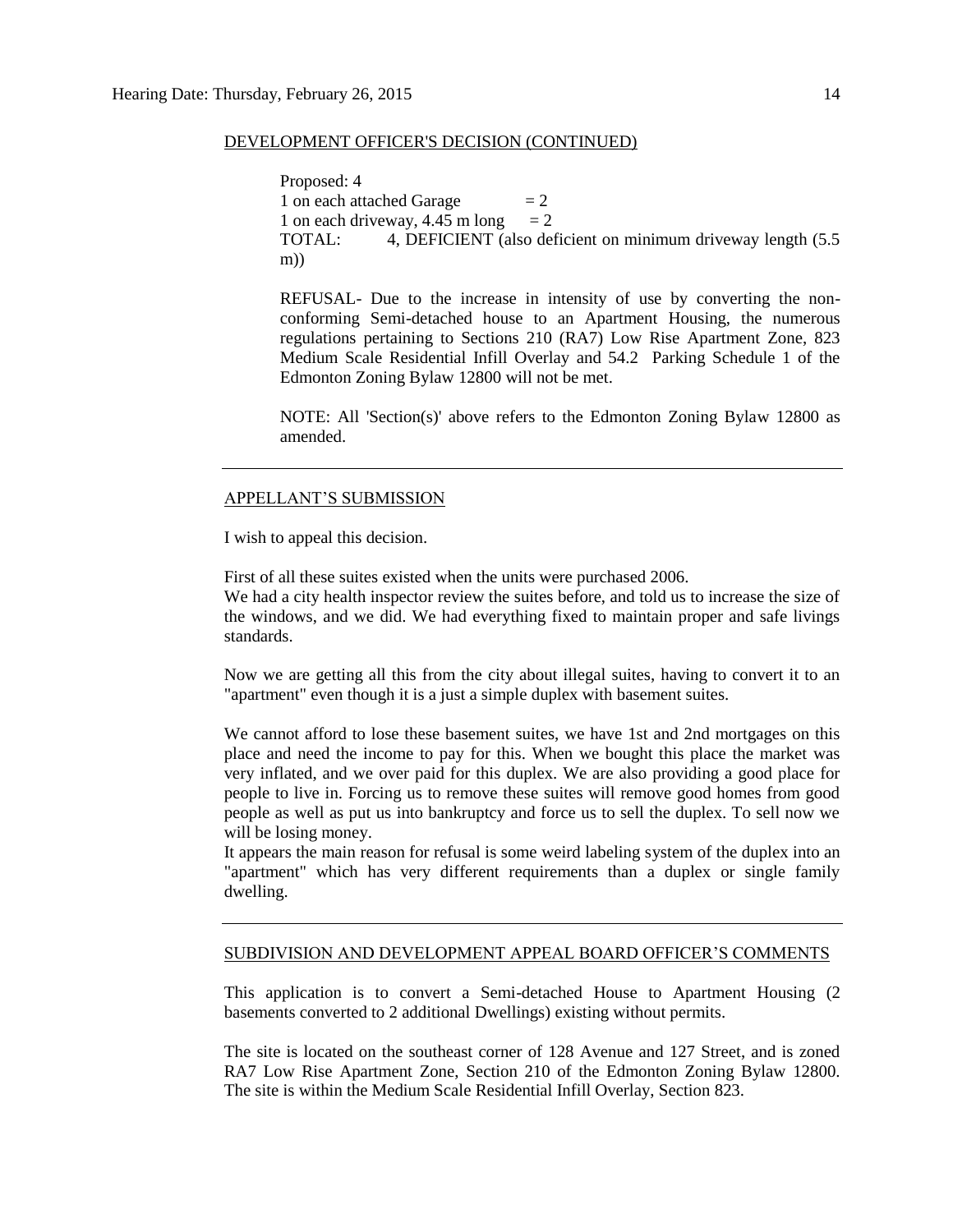**Apartment Housing** is a Permitted Use in the RA7 Low Rise Apartment Zone, Section 210.2(1).

Under Section 7.2(1), **Apartment Housing** means development consisting of one or more Dwellings contained within a building in which the Dwellings are arranged in any horizontal or vertical configuration, which does not conform to the definition of any other Residential Use Class.

The submitted Site Plan shows that the subject site has a Site Width of 16.01 metres and a Site depth of 32.70 metres. The proposed Apartment House with two single vehicle Garages is 3.80 metres from the (west) Front Lot Line, 2.54 metres from the (south) Side Lot Line, 4.45 metres from the (north) flanking Side Lot Line, and 5.95 metres from the (east) Rear Lot Line. Vehicular access to the proposed Apartment House is from the (north) flanking Side Yard abutting 128 Avenue.

Section 210.4(2) states minimum Site area shall be 800 square metres.

**The Development Officer determined that the Site area is 517.18 square metres, which is deficient by 282.82 square metres.**

Section 210.4(3) states that the minimum Site Width shall be 20.0 square metres.

**The Development Officer determined that the Site Width is 16.01 metres, which is deficient by 3.99 metres.**

Section 210.4(7) states that the minimum Rear Setback shall be 7.5 metres.

#### **The Development Officer determined that the (east) Rear Setback is 5.95 metres, which is deficient by 1.55 metres.**

Section 210.4(13) states Apartment Housing, Group Homes, Lodging Houses, Row Housing and Stacked Row Housing shall not isolate another Site within this Zone of less than 800 square metres. The Development Officer may exercise discretion in those cases which would isolate another Site within this Zone of less than 800 square metres, having regard to the location, age and nature of the Use or Uses on the Site that would be isolated.

**The Development Officer determined that the abutting property to the south contains a Single Detached Dwelling and has a Site area of 556.09 metres square, which does not conform to Section 210.4(13).**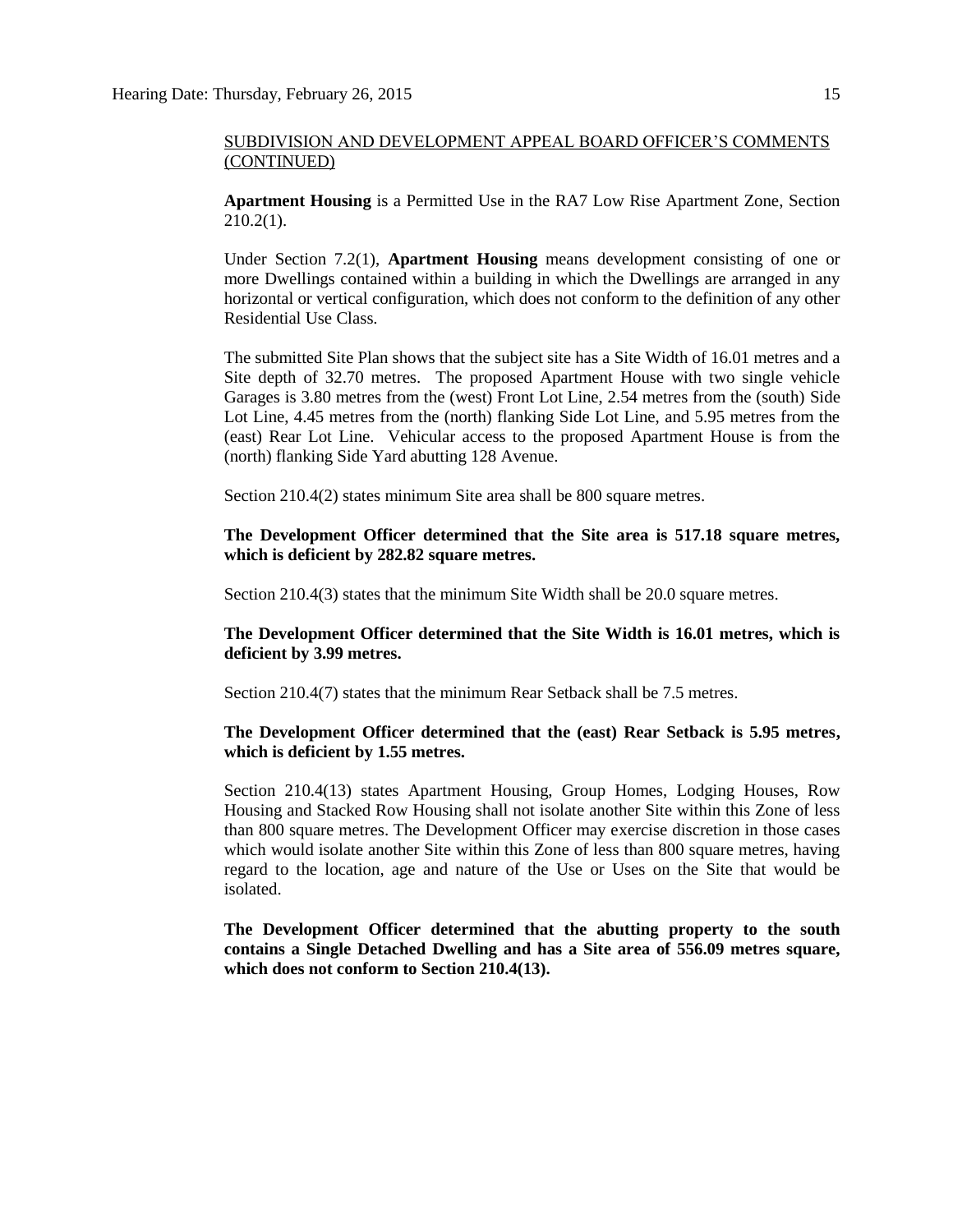Section  $823.3(1)(c)$  states the minimum Front Setback shall be consistent with the Setback of development on adjacent Sites and with the general context of the block face but shall not be less than 3.0 metres. The principal building shall be located at or within 1 metres of the average Setback along the block face. Where the Front Yard abuts an arterial road, the minimum Setback shall be 6.0 metres. Where adjacent commercial buildings abut the property line to form a pedestrian-oriented shopping street, the minimum Setback shall be 3.0 metres. Separation Space as outlined in Section 48 of this Bylaw shall be reduced to accommodate these Setback requirements. Privacy Zone as outlined in Section 48 of this Bylaw shall be reduced to accommodate these requirements where the sill of a Principal Living Room Window or a Habitable Room Window is at least 1.5 metres above grade.

#### **The Development Officer determined that the Front Yard abuts an arterial road and the existing (west) Front Setback is 3.80 metres, which is deficient by 2.20 metres.**

Section 823.3(1)(d) states the minimum Side Setback shall be 3 metres except as provided in subsection  $823.3(1)(e)$ . Where the Side Yard abuts an arterial road, the minimum Side Setback shall be 4.5 metres. Separation Space and Privacy Zone as outlined in Section 48 of this Bylaw shall be reduced to accommodate these Side Setback requirements, except where a Principal Living Room Window faces an interior Side Yard.

#### **The Development Officer determined that the (south) Side Setback is 2.54 metres, which is deficient by 0.46 metres.**

Section 823.3(2)(a) states all ground Storey Apartment Dwellings adjacent to a public roadway other than a Lane shall have a private exterior entrance that fronts onto the roadway. Sliding patio doors shall not serve as this entrance.

#### **The Development Officer has applied 823.3(2)(a) and determined that the proposed Dwellings in the Basement fronts the interior yard.**

#### **It should be noted that the Dwellings within the Basement are not considered ground Storey and the requirements of a private exterior entrance fronting onto the roadway do not apply.**

Section 823.3(3)(a) states a minimum Private Outdoor Amenity Area of 7.5 square metres shall be provided for each Apartment Housing Dwelling except that for ground Storey Dwellings a minimum of 15.0 square metres of Private Outdoor Amenity Area shall be provided.

**The Development Officer determined that the minimum Private Outdoor Amenity Area of 7.5 square metres for each basement Dwelling has not been provided.**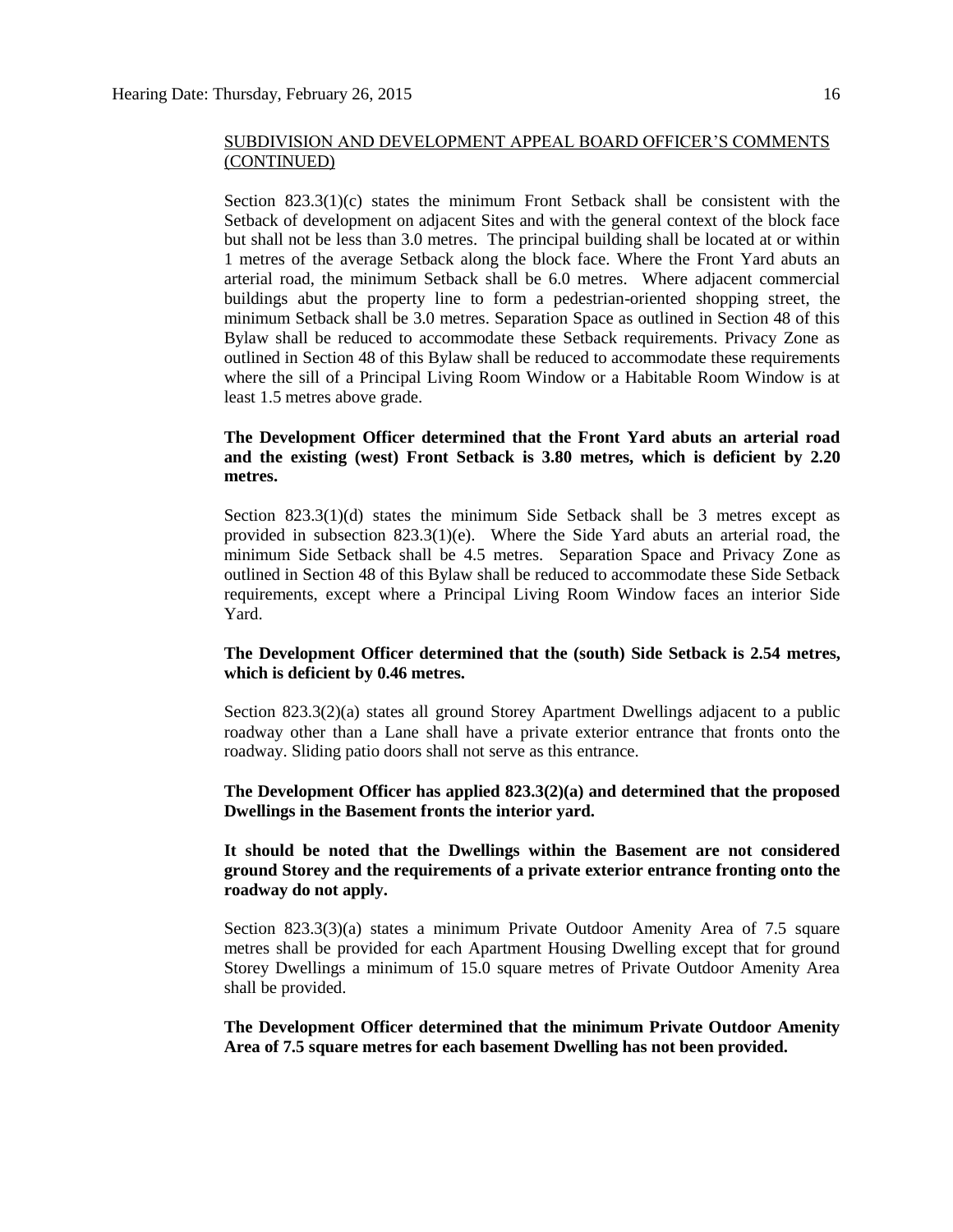**Further,** Section 823.3(5)(b) states vehicular access to parking shall be from the abutting Lane. Where there is no Lane, parking access shall be designed to minimize disruption to the Yard, sidewalk, existing trees, and existing streetscape and where possible, should be provided from the street which has the lowest vehicle volume.

**It should be noted that a Lane abuts the (east) Rear Lot Line and vehicular access to the Site is from the flanking (north) Side Yard.** 

**Further,** Section 823.3(5)(d) states any surface parking shall be located at the rear of the building.

#### **It should be noted that on-site surface parking are located at the (north elevation) front of the building.**

Section 54.2 Schedule  $1(A)(1)$  states Apartment Housing with a 3 or more Bedroom Dwelling requires a minimum of 1.7 parking spaces and a 2 Bedroom Dwelling requires a minimum of 1.5 parking spaces.

The Development Officer may accept Tandem Parking spaces of a number that is equivalent to the total required parking minus the total number of Dwellings and minus visitor parking. Visitor parking spaces shall not be in tandem.

The plans show there are two (1 Bedroom Dwellings) and two (3 Bedroom Dwellings). Therefore, 6 parking spaces are required. 2 parking spaces are proposed in the attached Garages, 2 Tandem parking spaces are proposed on the Driveway in front of the attached Garages.

#### **The Development Officer has determined the number of required parking spaces is 6 and 2 parking spaces have been provided, which is deficient by 4.**

Section  $54.2(4)(a)(i)$  states each required off-street parking space shall be a minimum of 2.6 metres width with a minimum clear length of 5.5 metres exclusive of access drives or aisles, ramps, columns.

**The Development Officer has determined the number of parking spaces provided is two. The parking space on the northeast elevation is 4.77 metres in width and 4.49 metres in length. The parking space on the northwest elevation is 4.80 metres in width by 4.45 metres in length. Both parking spaces do not meet the minimum length requirement of 5.5 metres.** 

Section 823.3(6)(b) states where an application for a Development Permit does not comply with the regulations contained in this Overlay:

i. the applicant shall contact the affected parties, being each assessed owner of land wholly or partly located within a distance of [60.0 me](javascript:void(0);)tres of the Site of the proposed development and the President of each affected Community League, at least 21 days prior to submission of a Development Application;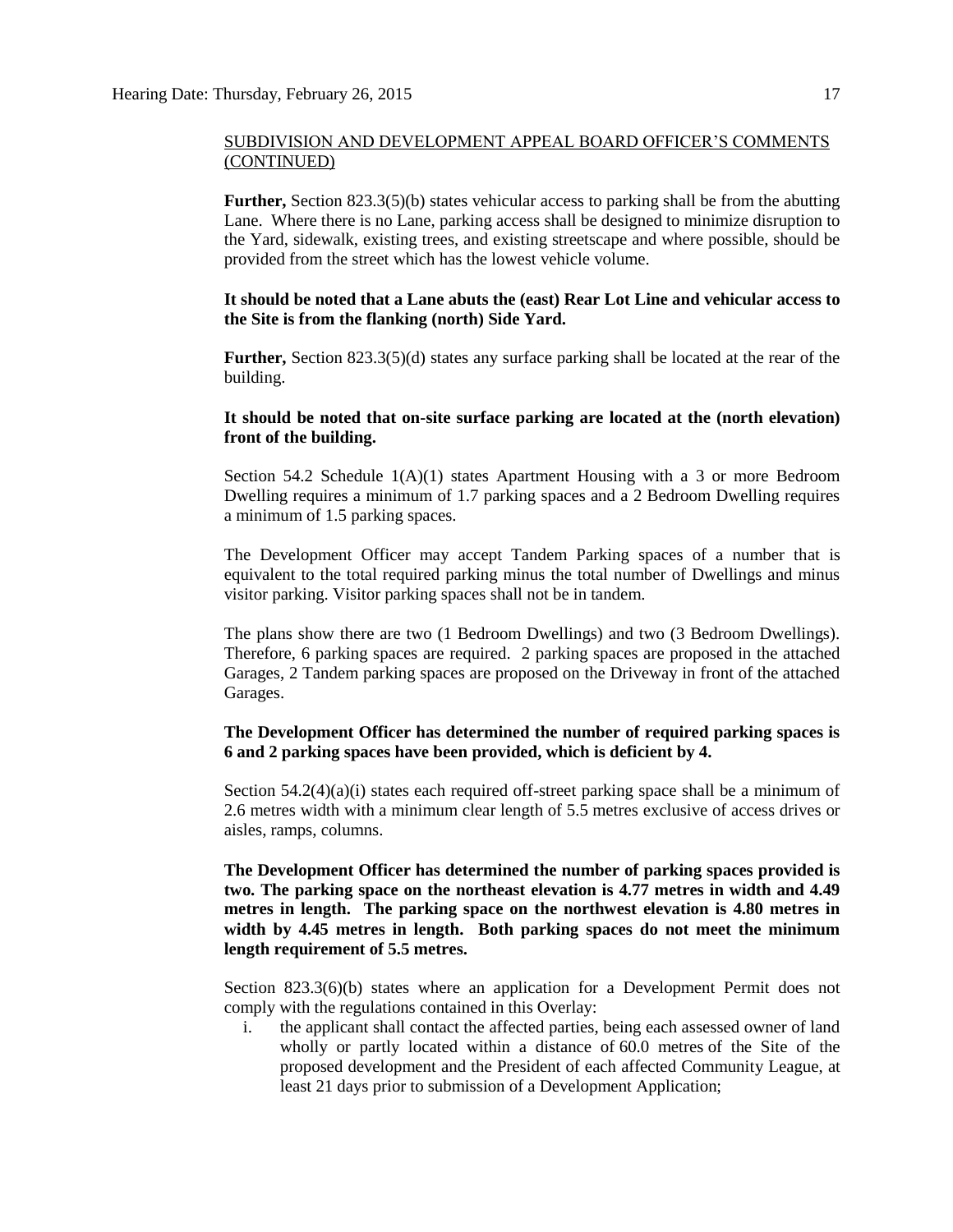- ii. the applicant shall outline, to the affected parties, any requested variances to the Overlay and solicit their comments on the application;
- iii. the applicant shall document any opinions or concerns expressed by the affected parties, and what modifications were made to address their concerns; and
- iv. the applicant shall submit this documentation as part of the Development Application.

Under Section 6.1(94), **Site Width** means the horizontal distance between the side boundaries of the Site measured at a distance from the Front Lot Line equal to the required Front Setback for the Zone.

Under Section 6.1(38), **Front Setback** means the distance that a development or a specified portion of it, must be set back from a Front Lot Line. A Front Setback is not a Front Yard, Amenity Space or Separation Space.



Under Section 6.1(90), **Side Setback** means the distance that a development or a specified portion of it, must be set back from a Side Lot Line. A Side Setback is not a Side Yard, Amenity Space or Separation Space.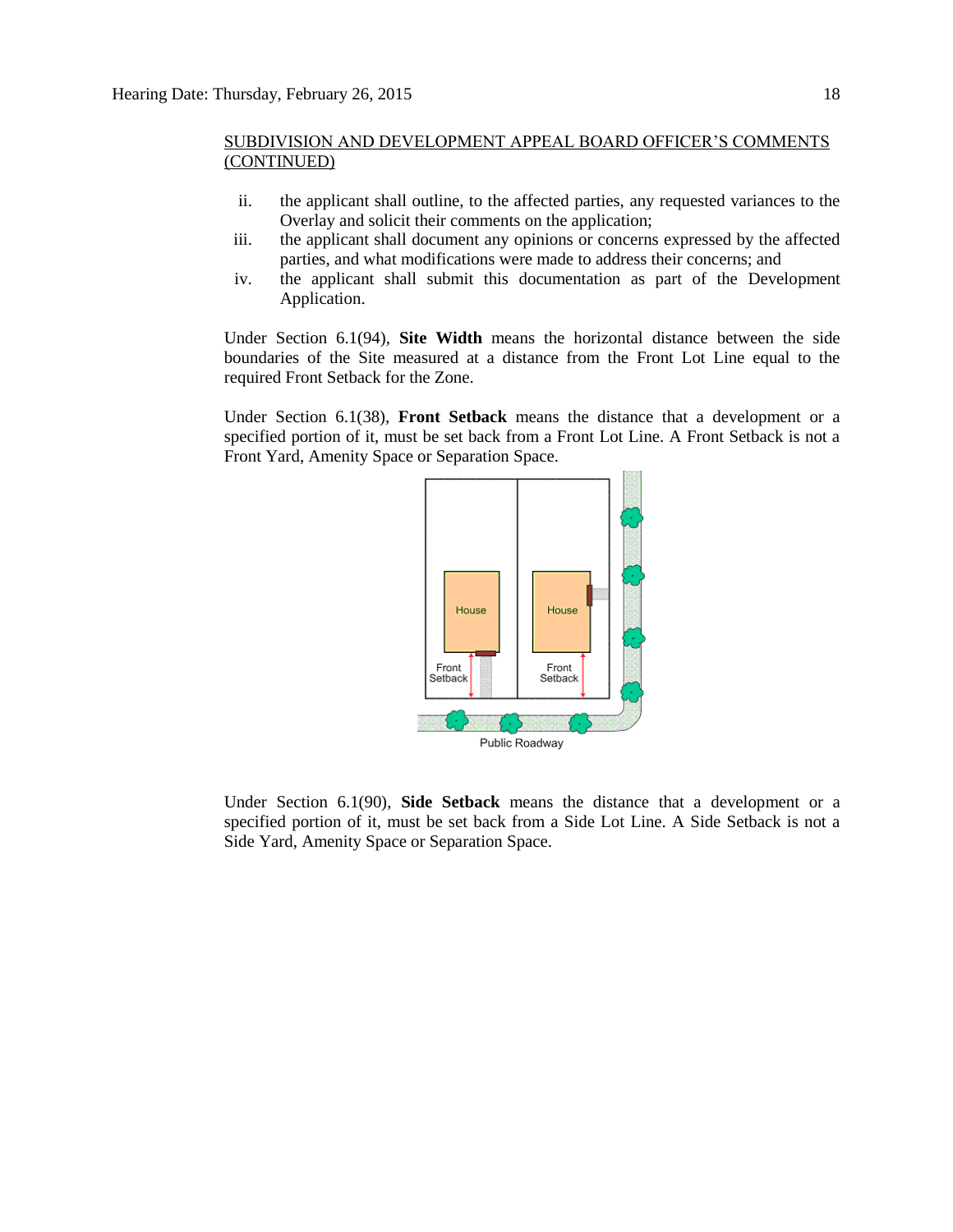

Under Section 6.1(78), **Private Outdoor Amenity Area** means required open space provided and designed for the active or passive recreation and enjoyment of the residents of a particular Dwelling and which is immediately adjacent to and directly accessible from the Dwelling it is to serve.



Under Section 6.1(27), **Dwelling** means a self contained unit comprised of one or more rooms accommodating sitting, sleeping, sanitary facilities, and a principal kitchen for food preparation, cooking, and serving. A Dwelling is used permanently or semipermanently as a residence for a single Household.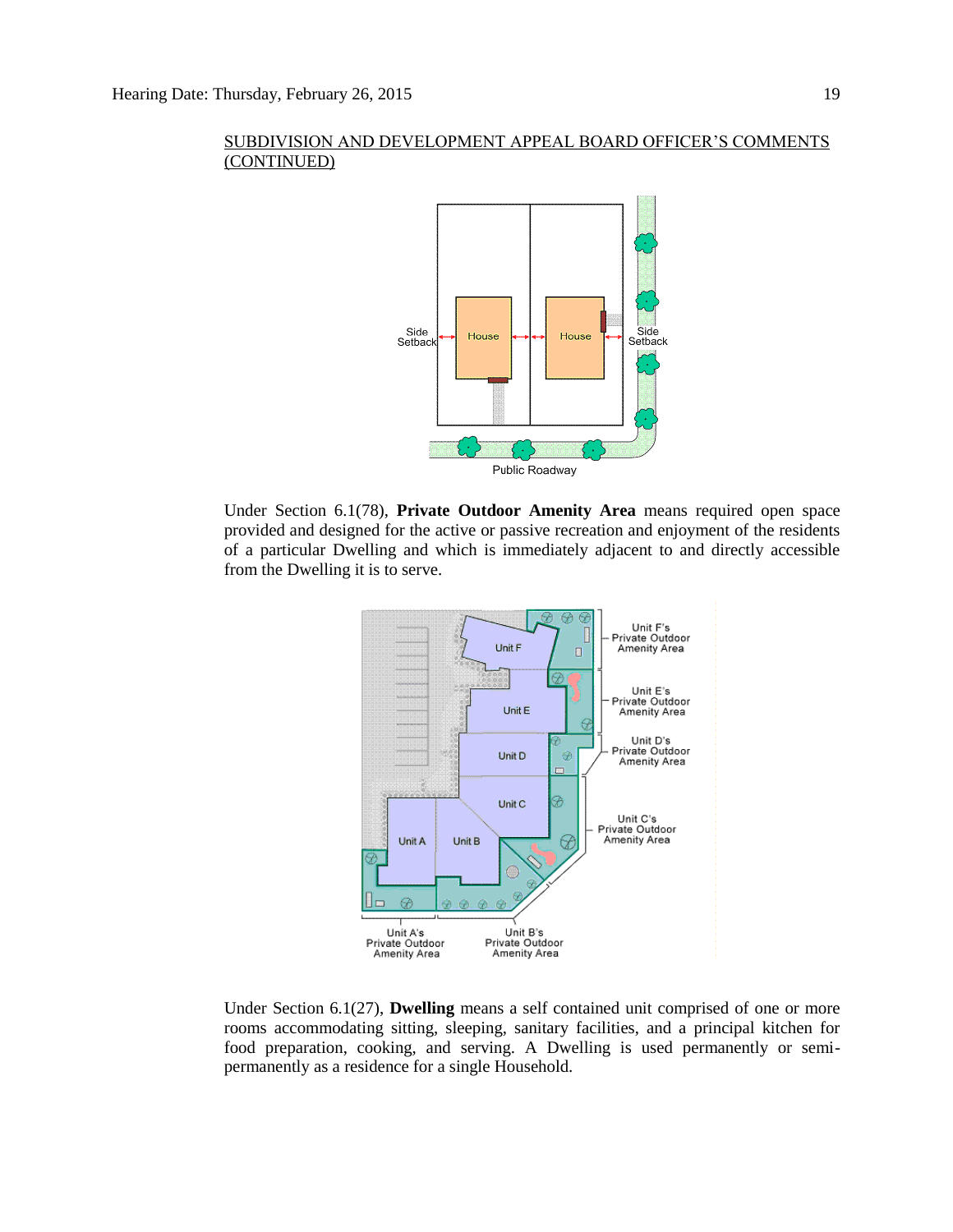Under Section 6.1(54), **Isolation** means, when used with reference to a Site, that the Site is so situated with respect to a proposed development, and abutting existing development, proposed development for which a Development Permit has been issued, public roadways and natural features, that such Site would not comply with the minimum requirements of this Bylaw. Isolate has a similar meaning.

Section 823.1 states the purpose of this Overlay is to accommodate the development of medium-scale infill housing in Edmonton's mature residential neighbourhoods in a manner that ensures compatibility with adjacent properties while maintaining or enhancing a pedestrian-friendly streetscape.

Section 210.1 states the purpose of this Zone is to provide for Low Rise Apartments.

Included in the Sustainable Development Department's POSSE system, under "Docs", is a Memorandum dated January 7, 2015 from Karen Haromy, Senior Transportation Technician, Development Planning, Transportation Planning Branch which indicates that Transportation Services has reviewed the noted development application and has attached conditions if approved. **A copy of the Memorandum from Transportation Services is on file.**

| <b>Application</b> | <b>Description</b>      | <b>Decision</b>                                                                                                                                                                                                                                                          |
|--------------------|-------------------------|--------------------------------------------------------------------------------------------------------------------------------------------------------------------------------------------------------------------------------------------------------------------------|
| <b>Number</b>      |                         |                                                                                                                                                                                                                                                                          |
| 117388592-001      | <b>Violation Notice</b> | February 22, 2013; An inspection of<br>the above noted property by<br>this<br>Department revealed<br>that<br>an<br>Apartment House (4 dwellings) has<br>been constructed for which, according<br>to our records, no development permit<br>has been issued.<br>No Person: |
|                    |                         | shall commence, or cause or allow to<br>commenced, a Development<br>be<br>without a development Permit therefor<br>issued under the provisions of Section<br>12 of this Bylaw; or                                                                                        |
|                    |                         | shall carry on, or cause or allow to be<br>carried on a development without a<br>Development Permit therefor issued<br>under Section 12 of this Bylaw<br>(Reference)<br>Section<br>of<br>5.1<br>the<br>Edmonton Zoning Bylaw).                                           |

The following jobs are listed in the Sustainable Development Department POSSE system: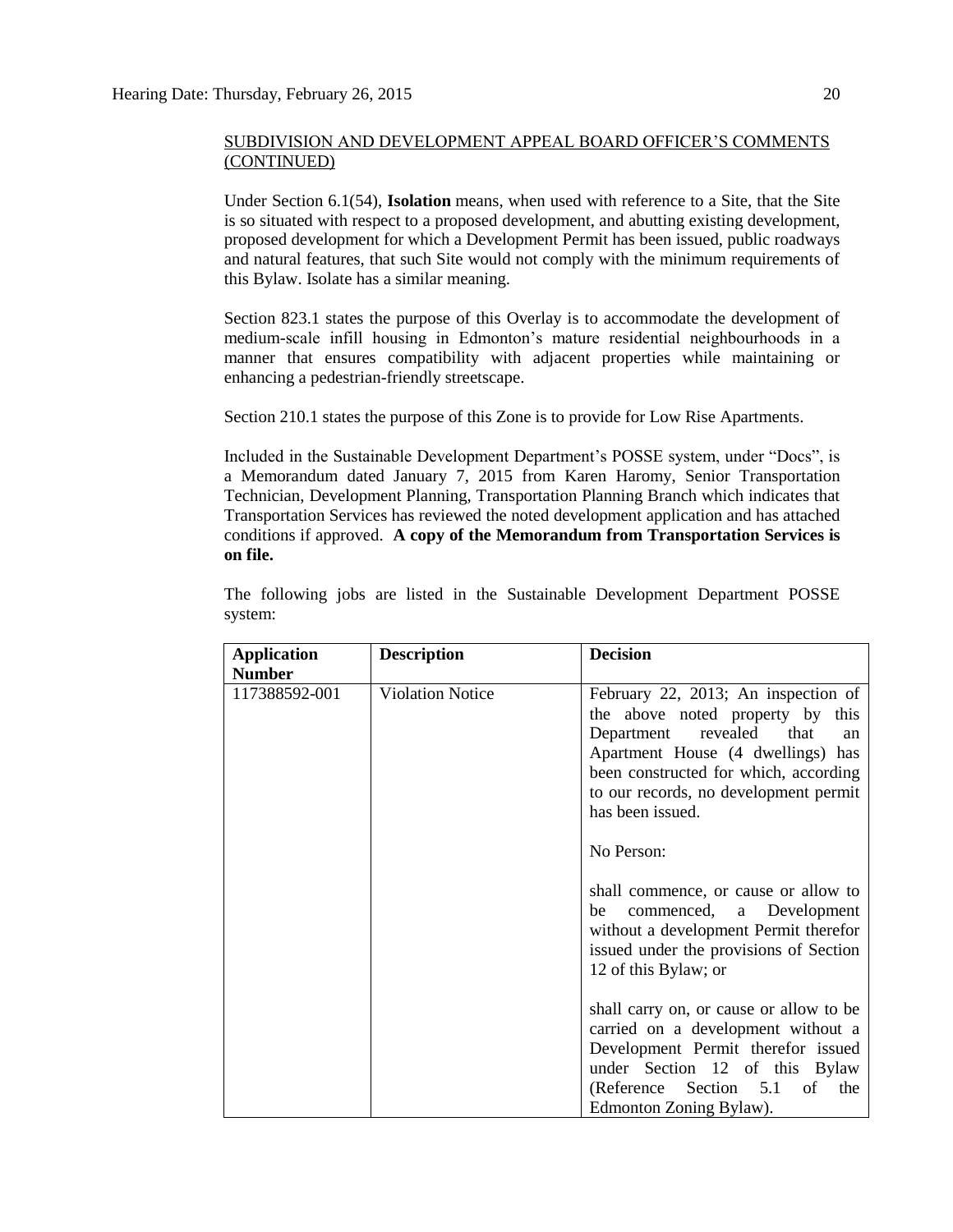| 117388592-001<br>(continued) |                               | Actions that must be taken:<br>Obtain a development permit for the<br>Apartment House<br>OR<br>fully<br>Decommission the two additional<br>basement suites by removing locked<br>separation and fully removing the<br>kitchens.<br>Action must be taken to rectify the<br>situation by March 29, 2013, the City<br>of Edmonton will issue fines and/or<br>enforcement<br>the<br>under<br>pursue                                                                                     |
|------------------------------|-------------------------------|-------------------------------------------------------------------------------------------------------------------------------------------------------------------------------------------------------------------------------------------------------------------------------------------------------------------------------------------------------------------------------------------------------------------------------------------------------------------------------------|
|                              |                               | provisions of the<br>Municipal<br>Government Act, R.S.A. 2000. [].                                                                                                                                                                                                                                                                                                                                                                                                                  |
| 706743-001                   | <b>Compliance Certificate</b> | April 30, 1999; In response to your<br>letter dated April 28,1999, this is to<br>advise you that the Semi-Detached<br>House (Two Family Dwelling) with<br>Attached Garages indicated on the<br>Real Property Report dated April<br>26,1999 and signed by Rodney R.<br>Mohess, Alberta Land Surveyor, is<br>located in accordance with the<br>Development Permit granted on April<br>21,1977 by the Development Appeal<br>Board. (Development Permit No. (77-<br>1323) (DAB/77-108)) |
|                              |                               | This approval relaxed the front<br>yard due to a 7 ft. Road Widening.<br>This letter precludes<br>any<br>structure(s) or part thereof that is/are<br>shown on the Real Property<br>not<br>Report.                                                                                                                                                                                                                                                                                   |
|                              |                               | The information provided herein is<br>based exclusively on the Real Property<br>Report that accompanied your letter.<br>The<br>Planning<br>and<br>Development<br>does<br>Department<br>conduct<br>not<br>independant inspection of the site and<br>therefore makes no representations as<br>to the accuracy or completeness of the<br>Real Property Report.                                                                                                                         |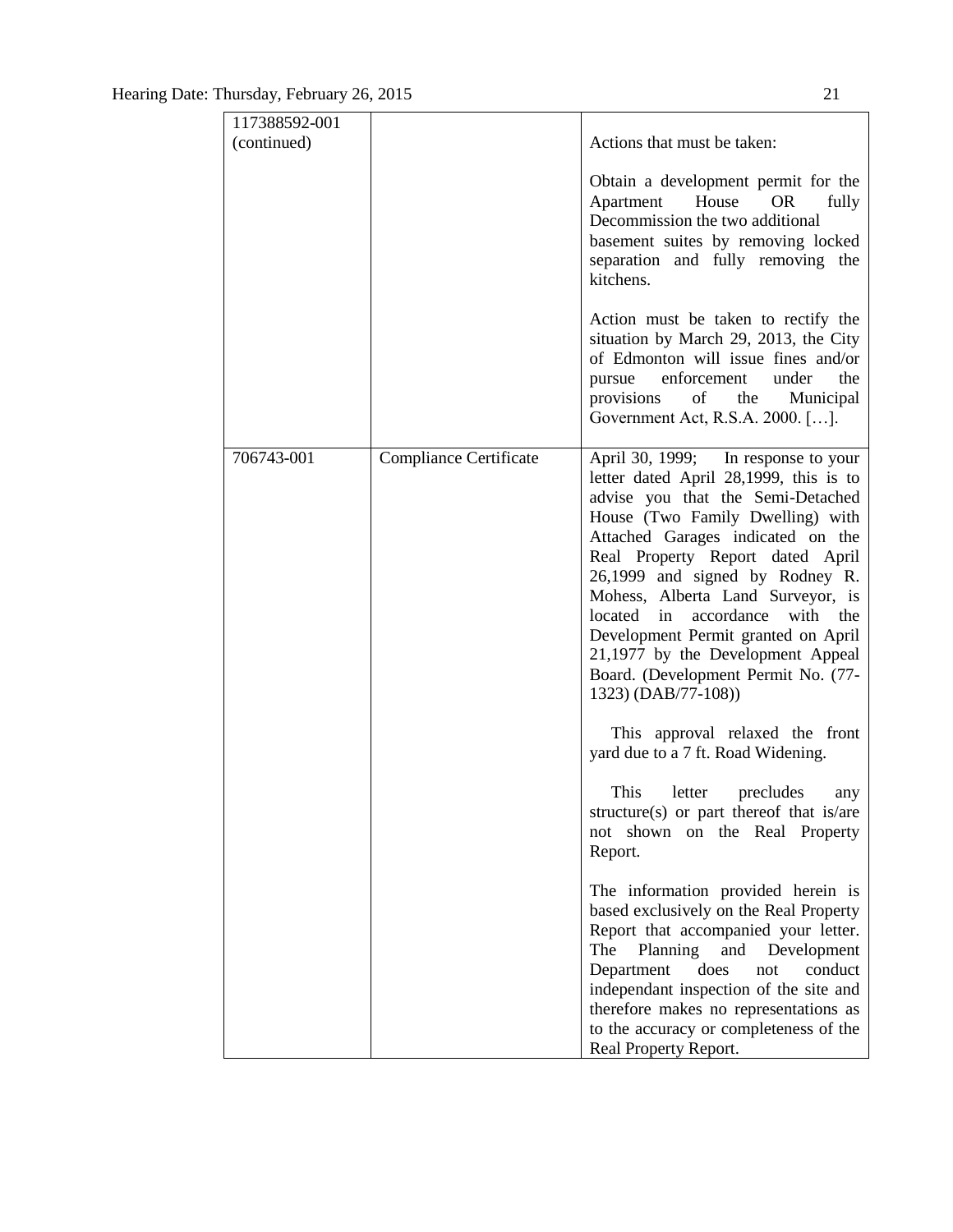| 43408-001 | To increase the number in a   June 7, 1988; Issued |                               |
|-----------|----------------------------------------------------|-------------------------------|
|           | Group Home to four                                 |                               |
|           |                                                    | November 25, 2012; Cancelled. |
|           |                                                    |                               |

#### NOTICE TO APPLICANT/APPELLANT

Provincial legislation requires that the Subdivision and Development Appeal Board issue its official decision in writing within fifteen days of the conclusion of the hearing. Bylaw No. 11136 requires that a verbal announcement of the Board's decision shall be made at the conclusion of the hearing of an appeal, but the verbal decision is not final nor binding on the Board until the decision has been given in writing in accordance with the Municipal Government Act.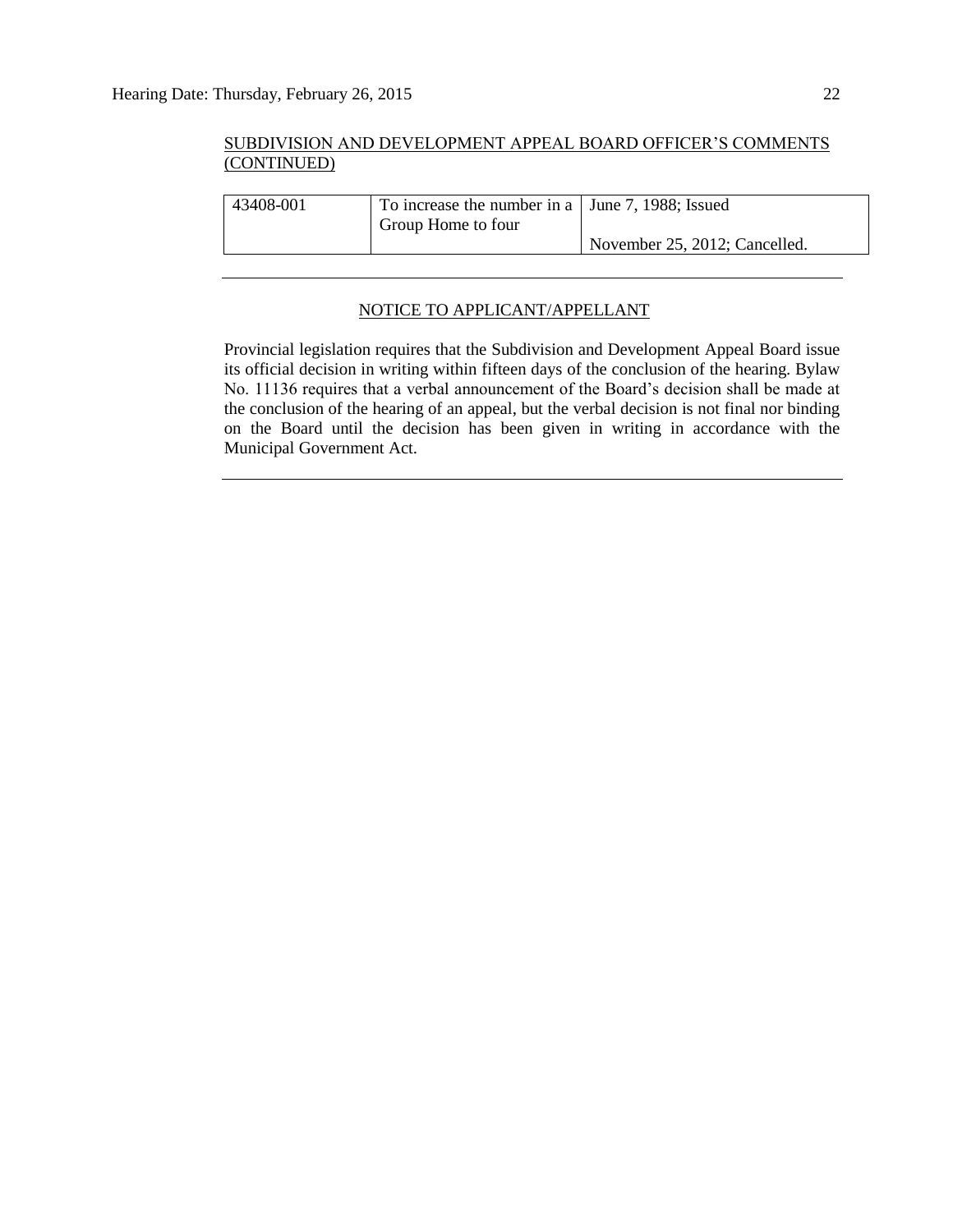